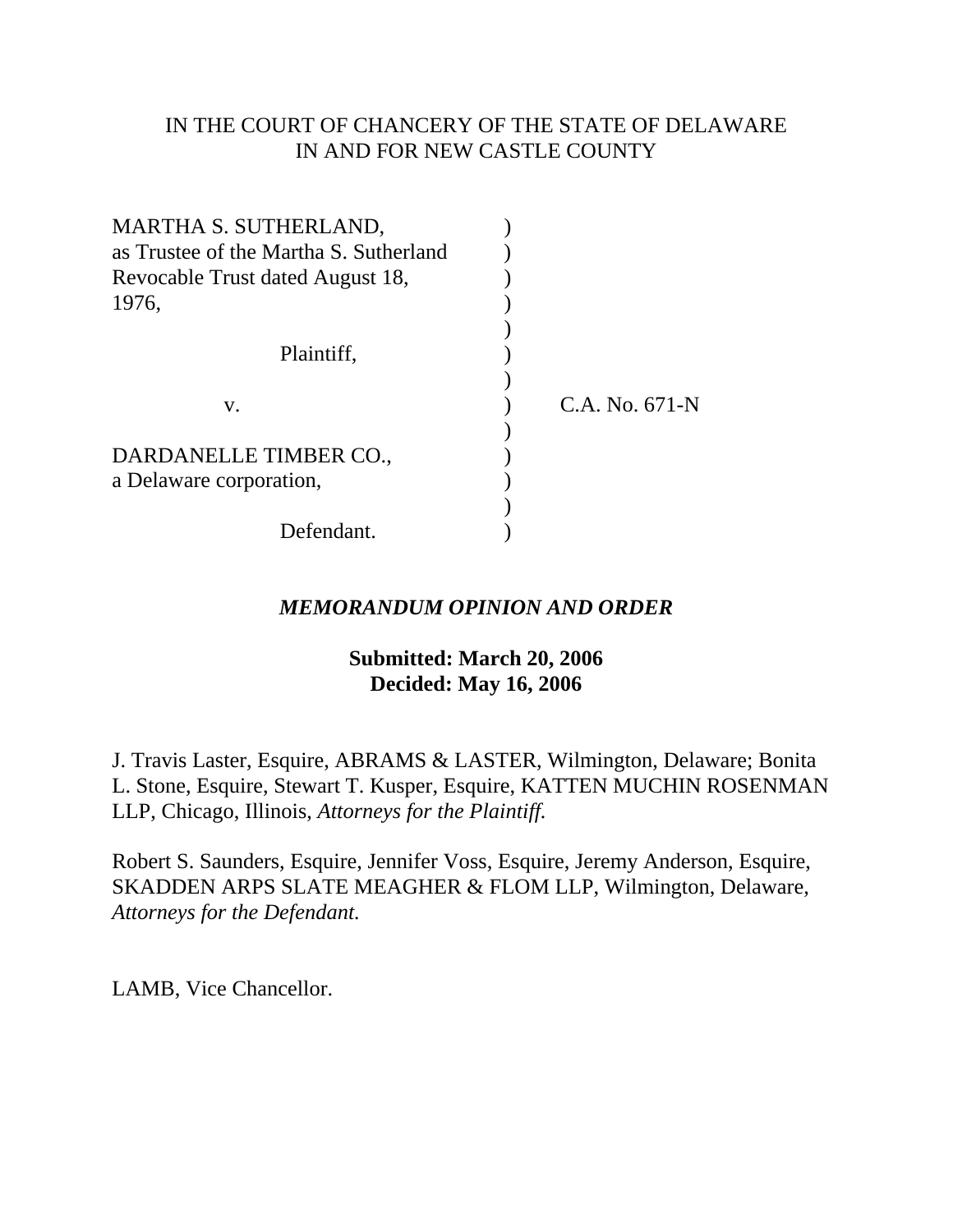This case concerns a books and records action brought by a 25% stockholder of a closely held corporation and its subsidiary, which the defendants resist on the basis of the plaintiff's purported failure to satisfy the requirements of 8 *Del. C.*  § 220. This case was tried before the Master in Chancery on May 26, 2005, who granted relief to the plaintiff on the majority of her requests after post-trial argument. Having considered the exceptions taken by both parties to the Master's final report, and having conducted its review of the record de novo, the court concurs with many of the Master's conclusions, and grants the relief described in this opinion.

## **I.**

The facts underlying this action are set out in the Master's draft report of August 31, 2005, and in his final report of November 18, 2005. Having conducted the de novo review of the record required by our law, the court here provides a brief summary of those facts for the purposes of this opinion.

#### A. The Parties

Dardanelle Timber Co. is a family owned and operated Delaware corporation, which, in part through its wholly owned subsidiary Southwest, Inc., is in the business of operating retail lumber yards and stores. Both companies were founded by Dwight D. Sutherland, Sr. ("Dwight Sr."), who served as president until his death in October 2003.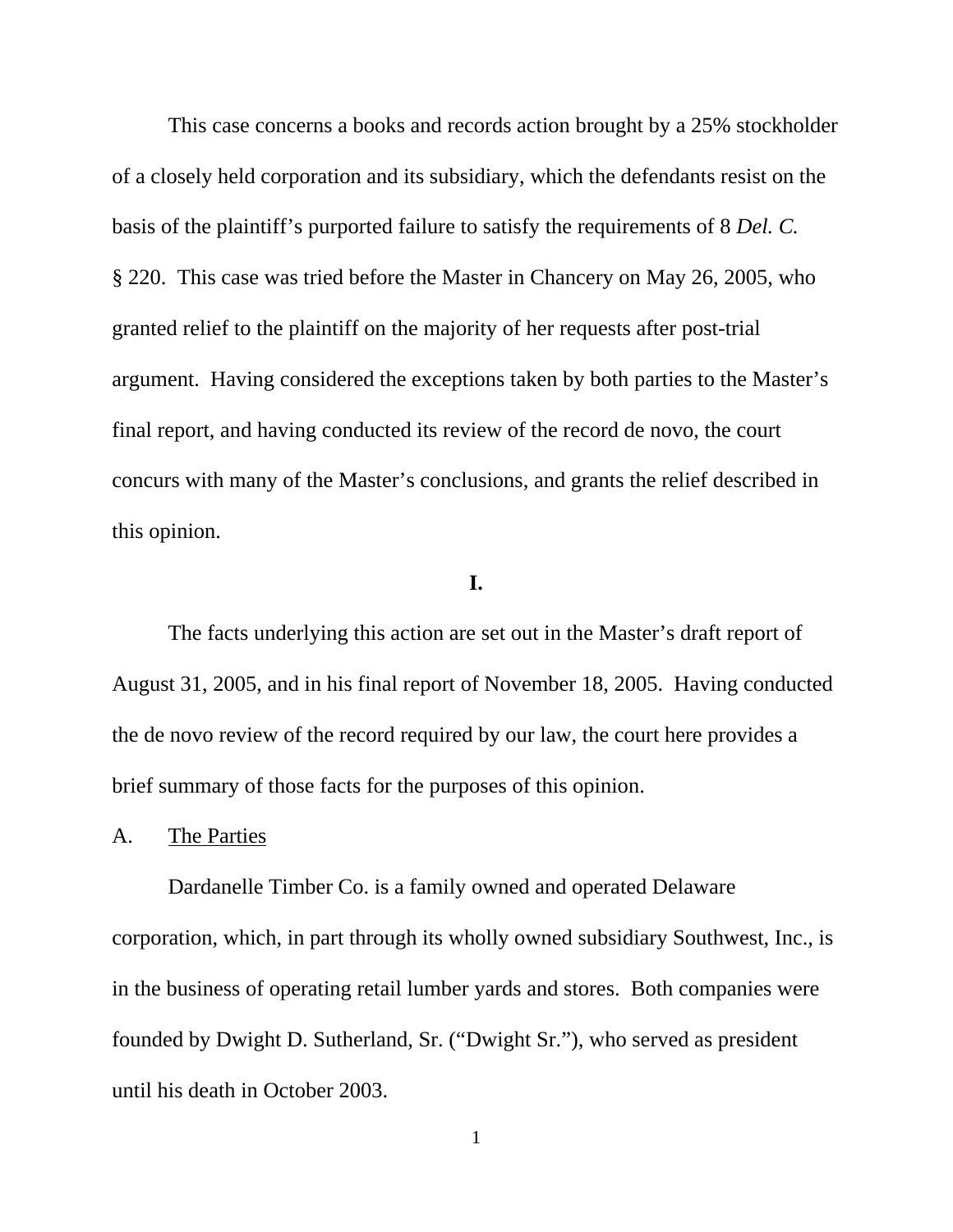Approximately three decades ago, Dwight Sr. gave 25% of Dardanelle's common stock to each of his children, referred to in this opinion by their first names for ease of identification: Martha, Dwight Jr., Perry, and Todd. At the time, the preferred shares of Dardanelle were owned jointly by Dwight Sr. and his wife, Norma Sutherland. After Dwight Sr.'s death, the preferred shares were transferred to a trust for Norma's benefit.

# B. The Role Of The Four Sutherland Children In The Management Of Dardanelle And Southwest

The votes of the preferred shares set aside for Norma's benefit are controlled by Perry, as trustee. This authority means that, although he personally controls only 25% of the Dardanelle and Southwest common stock, Perry can control both corporations with the cooperation of one of the Dwight Sr. children, with whom he would control 50% of the common stock, and also the voting preferred. The facts adduced at trial show clearly that Perry controls both companies exactly in this way with the help of his twin brother, Todd. Specifically, Perry and Todd constitute a majority of Southwest's three-member board, a majority of Dardanelle's board, and serve as the principal officers of both companies.

Despite her 25% stake in the two companies, Martha was never substantively involved with the management of the family business. Among the various reasons for that detachment, it suffices to say that Martha's demanding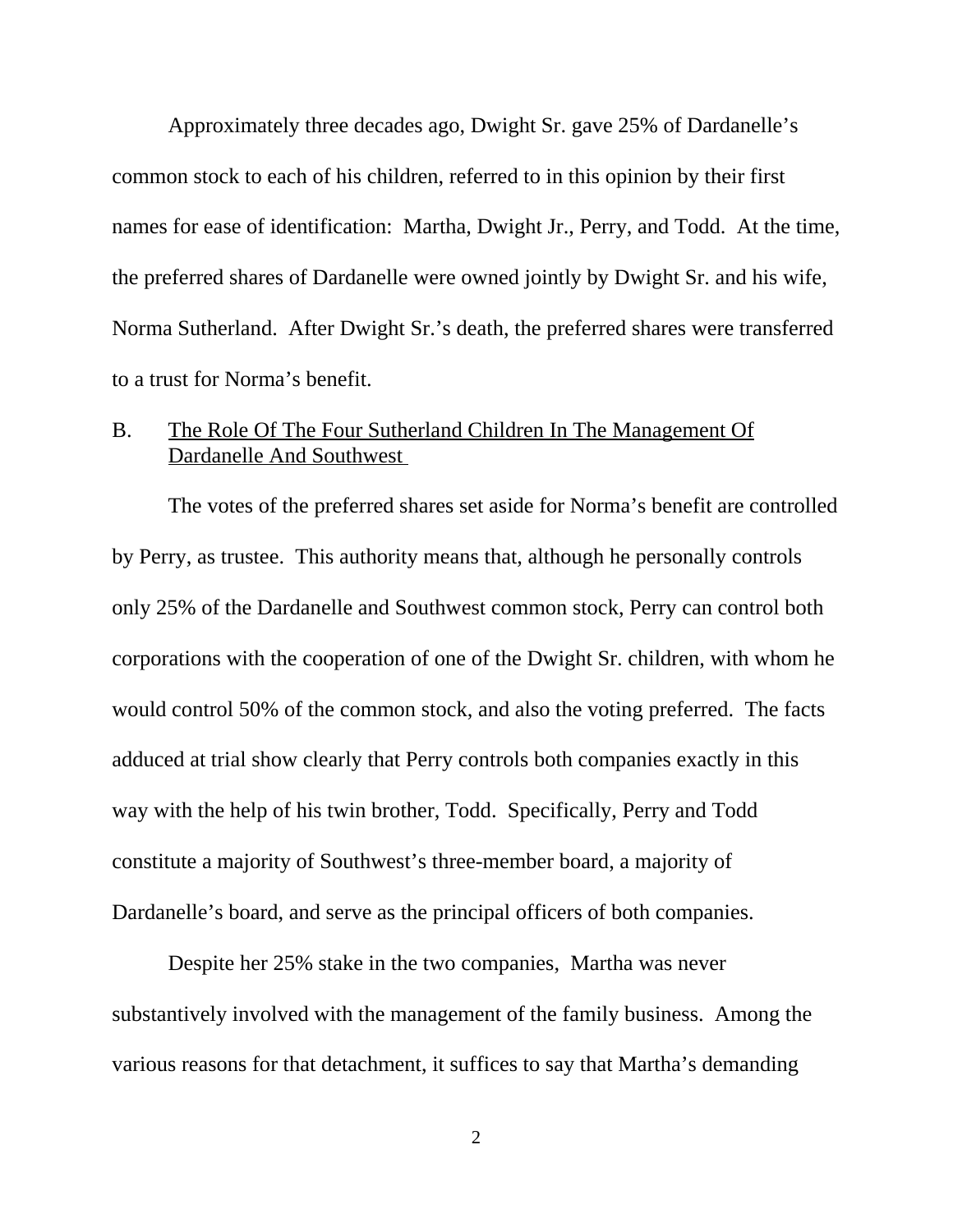career as an active CIA agent precluded her from becoming intimately involved in the management of a private corporation. In sum, her participation in company management until October 2003 consisted of signing unanimous consents on behalf of her shares whenever they were presented, except for one request for information from Perry and Todd, which went unanswered, in 1997 or 1998.<sup>1</sup>

Dwight Jr., a lawyer, has been somewhat more active than his sister in exercising his rights as a major Dardanelle stockholder. The trial evidence shows clearly that Dwight Jr. had certain disagreements with Perry's and Todd's stewardship of the company well before Dwight Sr.'s death. $2 \text{ In a letter to Perry}$ dated November 28, 2001, for example, Dwight Jr. requested certain of Dardanelle's books and records, explaining that "I can hardly agree with your contention that your compensation is well justified until I see what you're paid (directly or indirectly) and what the actual profitability of the company is."<sup>3</sup> By June 2002, the tensions between Dwight Jr. and Perry had risen to the point that Dwight Jr. felt compelled to oppose the institution of Norma's voting trust

<sup>&</sup>lt;sup>1</sup> Trial Tr. 282:1-8.

 $2$  In addition to the letter discussed below, Dwight Jr. testified at trial that although he had never refused to sign consents during his tenure as a director of Dardanelle, he complained to his father, brother, mother, and to Martha about the way that Perry was running the company allegedly for his own benefit. Trial Tr. 249:10-21.

 $3$  JX 44. The defendants, in arguing that Martha's claim should be denied because she supposedly waived any objections to Perry's and Todd's rule by failing to act before 2004, place much emphasis on the fact that in the same letter, Dwight Jr. praised Perry for his leadership of the two companies. He expressed, for example, "admiration for the way [Perry] steered [Southwest] out of the abyss when things got bad in the oil patch in the 80s." *Id.*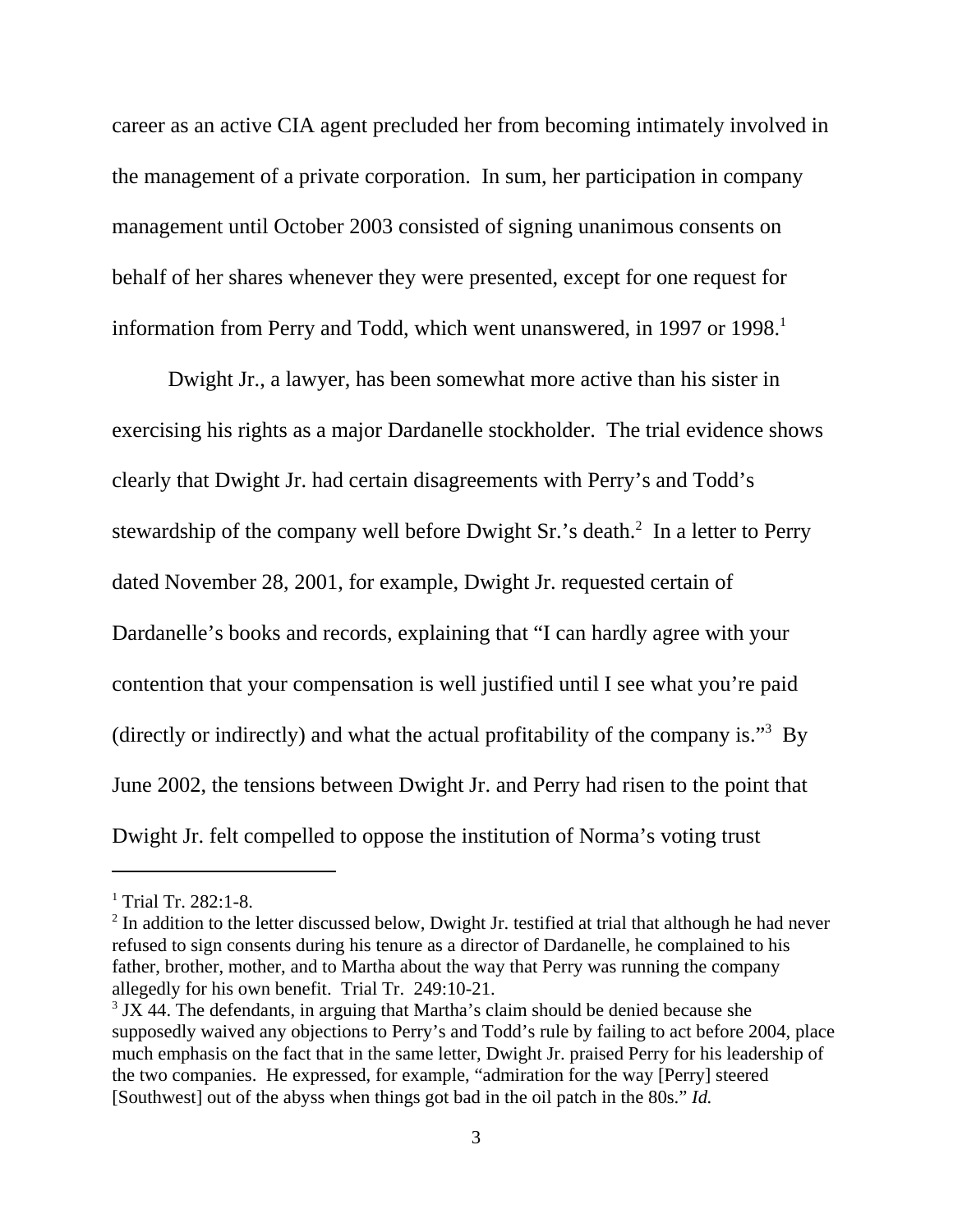agreement, with Perry as trustee, believing that the agreement would, unjustly, give Perry control over the company. Rather than challenge the decision at the Dardanelle board meeting called to authorize the transfer of the preferred shares into the trust, however, Dwight Jr. decided to resign from the board of Dardanelle in protest.<sup>4</sup> As he explained at trial, he believed that resigning was preferable to antagonizing his father, who was in failing health, for the sake of an unwinnable vote. $5$ 

## C. The Death Of Dwight Sr.

Dwight Sr. died in October 2003. His will was read to the Sutherland family on November 5, 2003. Although the facts as to this point are unclear, the evidence adduced at trial suggests that Martha and Dwight Jr. were, to some extent, unhappy with the disposition of their father's estate.<sup>6</sup> The evidence further shows that both Martha and Dwight Jr. suggested to their mother that she retain independent legal advice, at least in part to assist her with estate planning.<sup>7</sup> Clearly, these efforts roused tensions within the Sutherland family,<sup>8</sup> and form part of the basis for the

<sup>4</sup> Trial Tr. 262.

<sup>5</sup> *Id.* at 263:1-8.

<sup>6</sup> *Id.* at 236:1-21.

<sup>7</sup> *Id.* at 243-44.

<sup>&</sup>lt;sup>8</sup> In a letter from Dwight Jr. to Perry dated March 9, 2004, Dwight Jr. notes his desire that "any decision that [Norma] makes in regard to her own estate plan should be an informed decision, based on disinterested professional advice," but also observes that Perry's angry response to Dwight Jr.'s proposal "reveals an extreme personal hostility to Martha and I and attributes to us all sorts of mercenary and malign motives that simply don't exist." JX 27.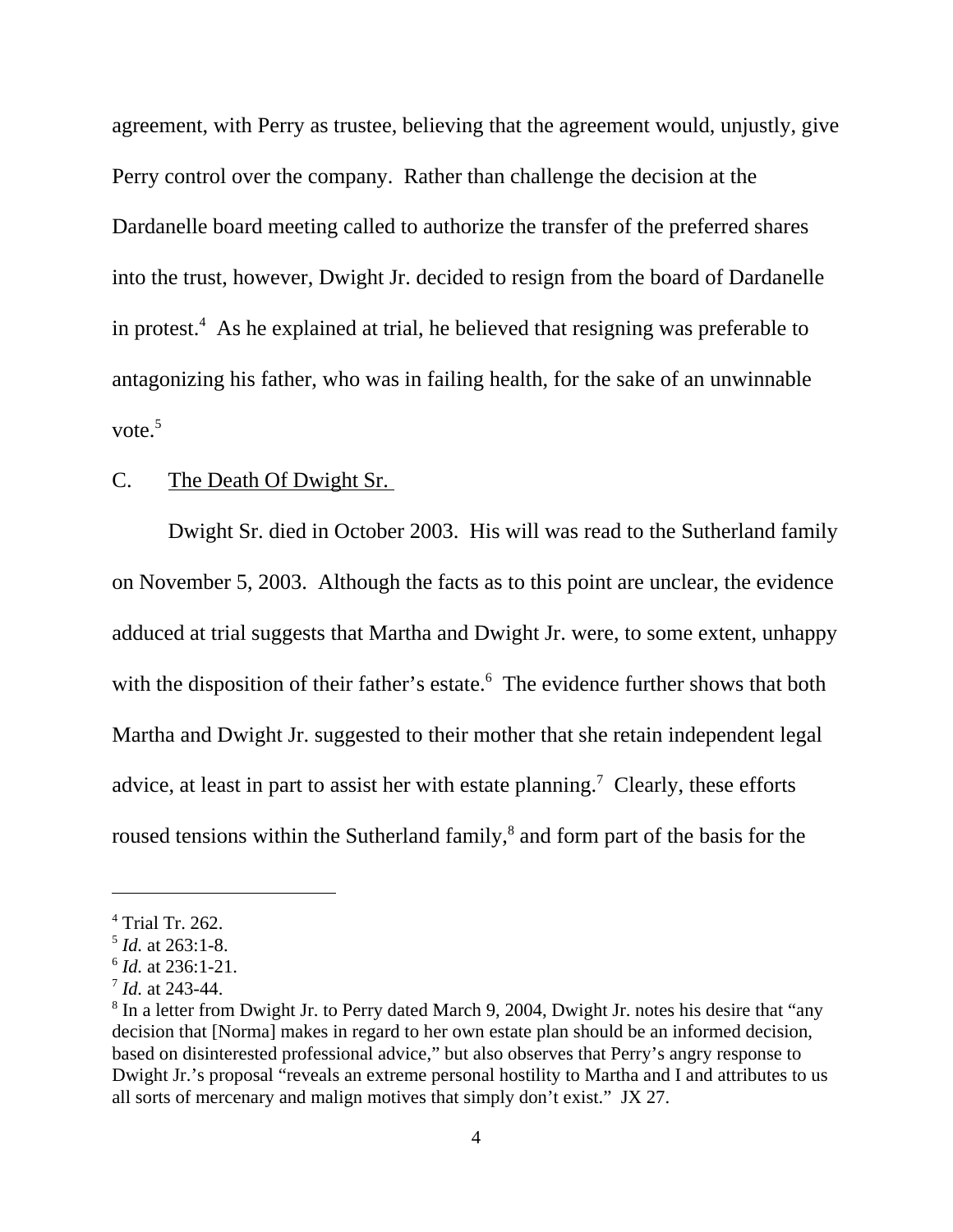defendants' contention that the instant case is motivated by the plaintiff's disappointment at Dwight Sr.'s will.

## D. Martha Is Secretly Removed From Her Position As A Director Of Southwest

Perry was always meant to succeed Dwight Sr. as the operational head of Dardanelle and Southwest. Shortly after the patriarch's death, therefore, Sutherland employees sent Martha unexecuted consents to authorize the appointment of Perry as president of Southwest. Although these were the same kinds of consents Martha had routinely signed in the past, on this occasion she took no further action. On January 2, 2004, Sutherland employees sent the requests again, along with consents for another Sutherland business, Cherokee Advertising  $Co.<sup>9</sup>$ 

By now, however, Martha was more determined to be actively involved in the family business. She had spoken to Dwight Jr. about the way that Perry and Todd were running the business, and believed that there was evidence that her brothers were committing some kind of wrongdoing. On that basis, Martha affirmatively refused to sign the consents without further information.10 On February 2, 2004, Perry responded to Martha's refusal by directing Dave Dotson of Southwest to begin preparing documents to secretly remove Martha from the board

 $9$  JX 48.

 $10$  Trial Tr. 44.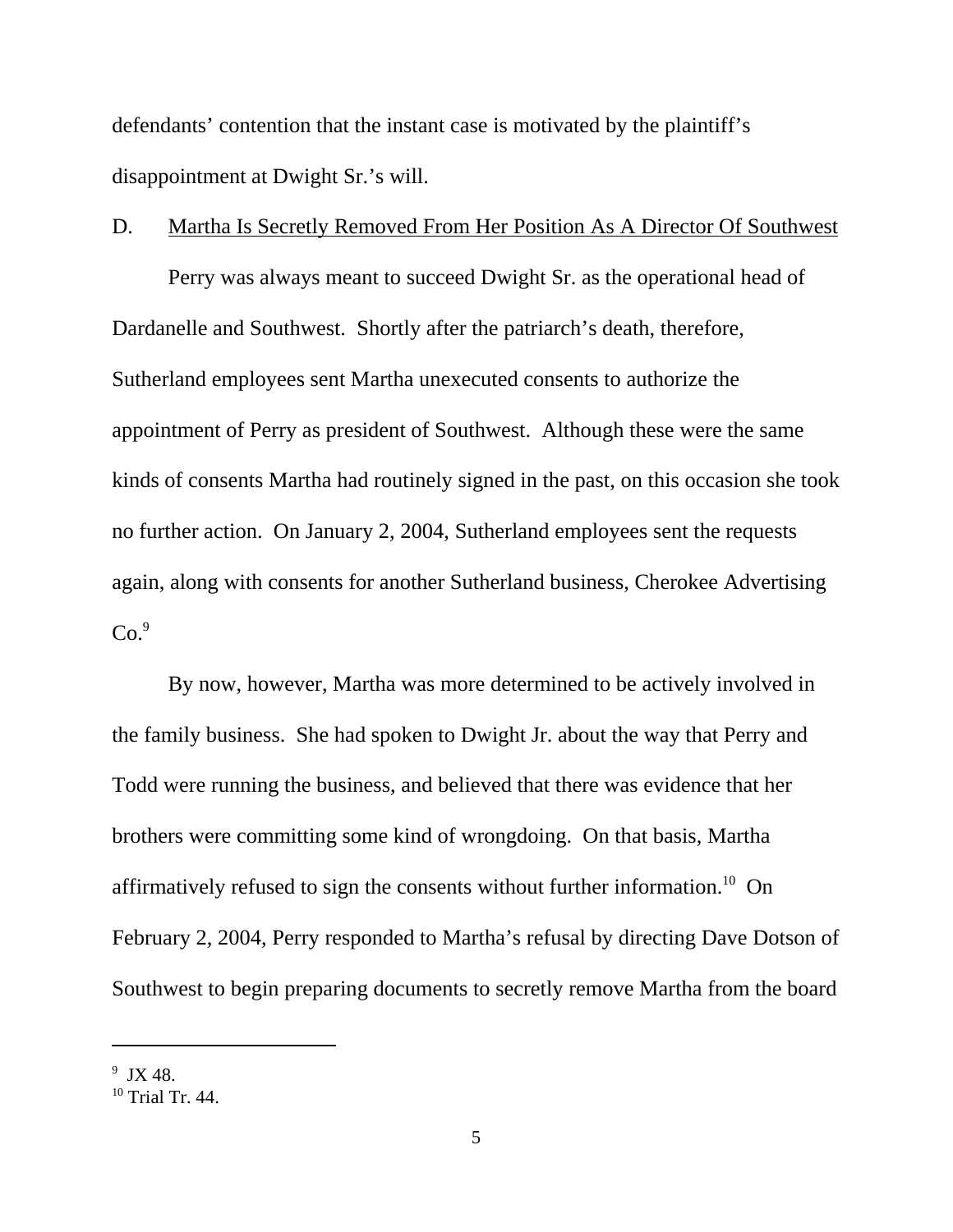of the company. When Martha continued to refuse to cooperate, and left Perry a voice message briefly discussing her concerns,<sup>11</sup> Perry executed his plan to remove Martha by secretly holding the annual Southwest stockholders' meeting on February 20, 2004,<sup>12</sup> where he replaced Martha as a director with Mark Sutherland, his cousin. At the same meeting, Perry had himself appointed president of Southwest, caused Southwest to approve an employment agreement governing his service in that position, and caused Todd to be appointed vice president and secretary. Contemporaneously, Dardanelle's board met and approved an equivalent employment agreement for Perry as its president and CEO.<sup>13</sup>

## E. Perry's And Todd's Employment Agreements

The employment agreements provide, in part, the source of Martha's suspicions of wrongdoing, and therefore require some further description. At the threshold, all three agreements at issue claim that Perry and Todd had been performing services for Dardanelle and Southwest pursuant to pre-existing oral agreements with Dwight Sr. They purport, therefore, merely "to memorialize the terms of such employment relationship."14

<sup>&</sup>lt;sup>11</sup> Trial Tr. 45:5-14; 46:1-12.

<sup>12</sup> *See, e.g,* Trial Tr. 313:24-314:2.

 $13$  JX 8-9.

 $14$  JX 6; JX 8.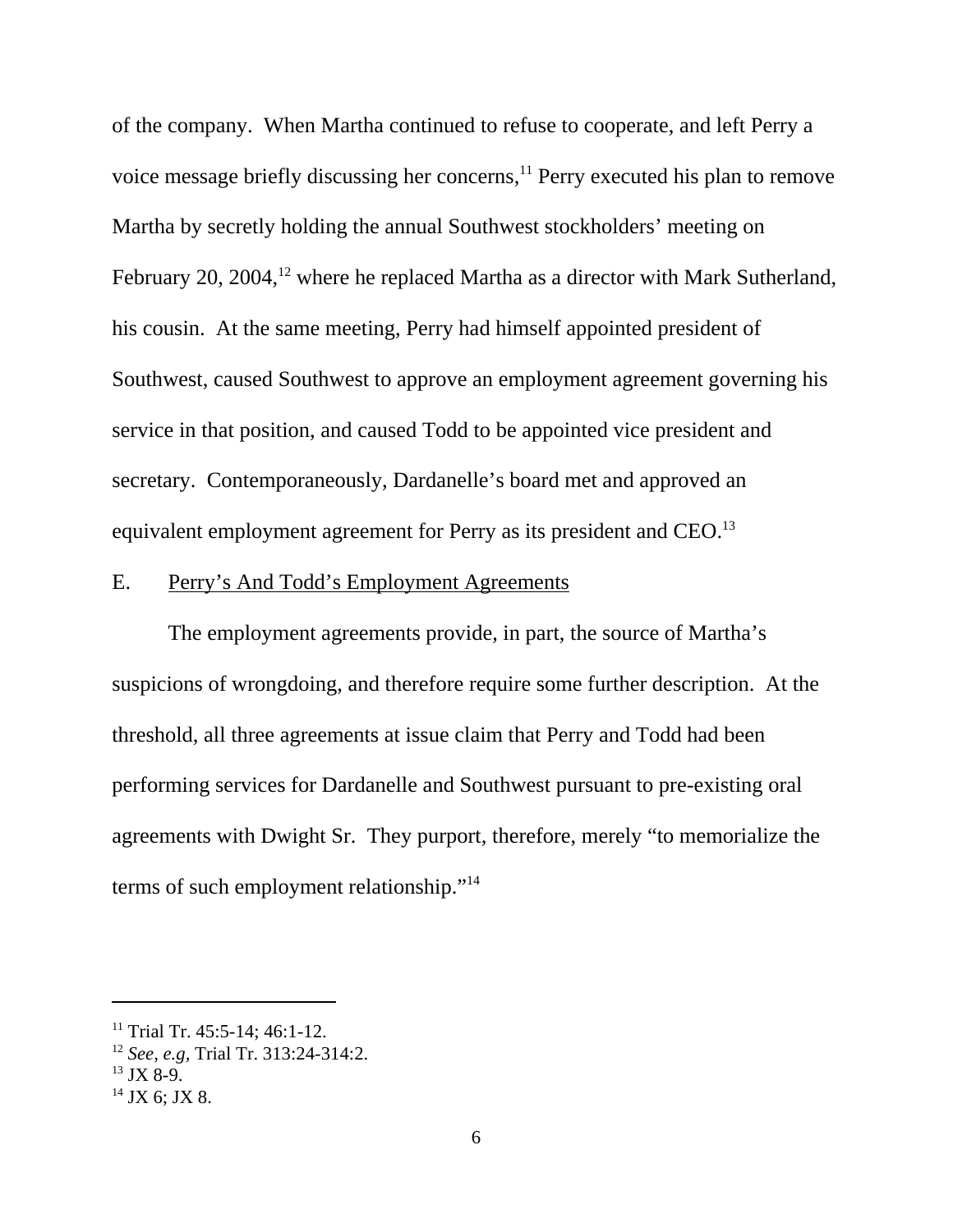The agreements provide Perry and Todd with both cash payments and various other benefits in return for their services. As to cash, Perry is paid a combined salary of \$200,000 per annum for his services as president and treasurer of both Dardanelle and Southwest. Todd, who is vice president and secretary of Southwest only, is entitled by his agreement to a salary of \$14,760. The agreements also provide that Perry and Todd retain the right to compete against the Sutherland companies without limitation, and if they are terminated "for any reason" will continue to receive their salaries for a period of two years.

The agreements identify three additional benefits available to both Perry and Todd–unlimited personal access to an airplane 50% owned by Southwest, whenever the airplane is not otherwise occupied, $15$  access to the Maysville training center,<sup>16</sup> and personal accounting and tax advice provided by Cimarron Service, a financial services subsidiary apparently shared by the Sutherland companies.<sup>17</sup> The agreements differ, however, as to the two brothers' responsibilities to reimburse Dardanelle and Southwest for their use of these benefits. Under his agreements,

<sup>&</sup>lt;sup>15</sup> Neither the plaintiff nor Dwight Jr. were able, at trial, to describe the extent of Perry's or Todd's personal use of the aircraft. *See, e.g,* Trial Tr. 266:1-10.

<sup>&</sup>lt;sup>16</sup> According to the trial testimony, Maysville, which is also known as the Sutherland Training Center, was started in the 1920s as a family farm, and in the 1950s and 1960s became a training facility for Sutherland Lumber employees. Clearly, however, Maysville is now at least in part a "personal vacation spot for the family members," and for that reason is included in the benefits provided to Todd and Perry. *Id.* at 65-66.

<sup>17</sup> *Id.* at 78:1-8.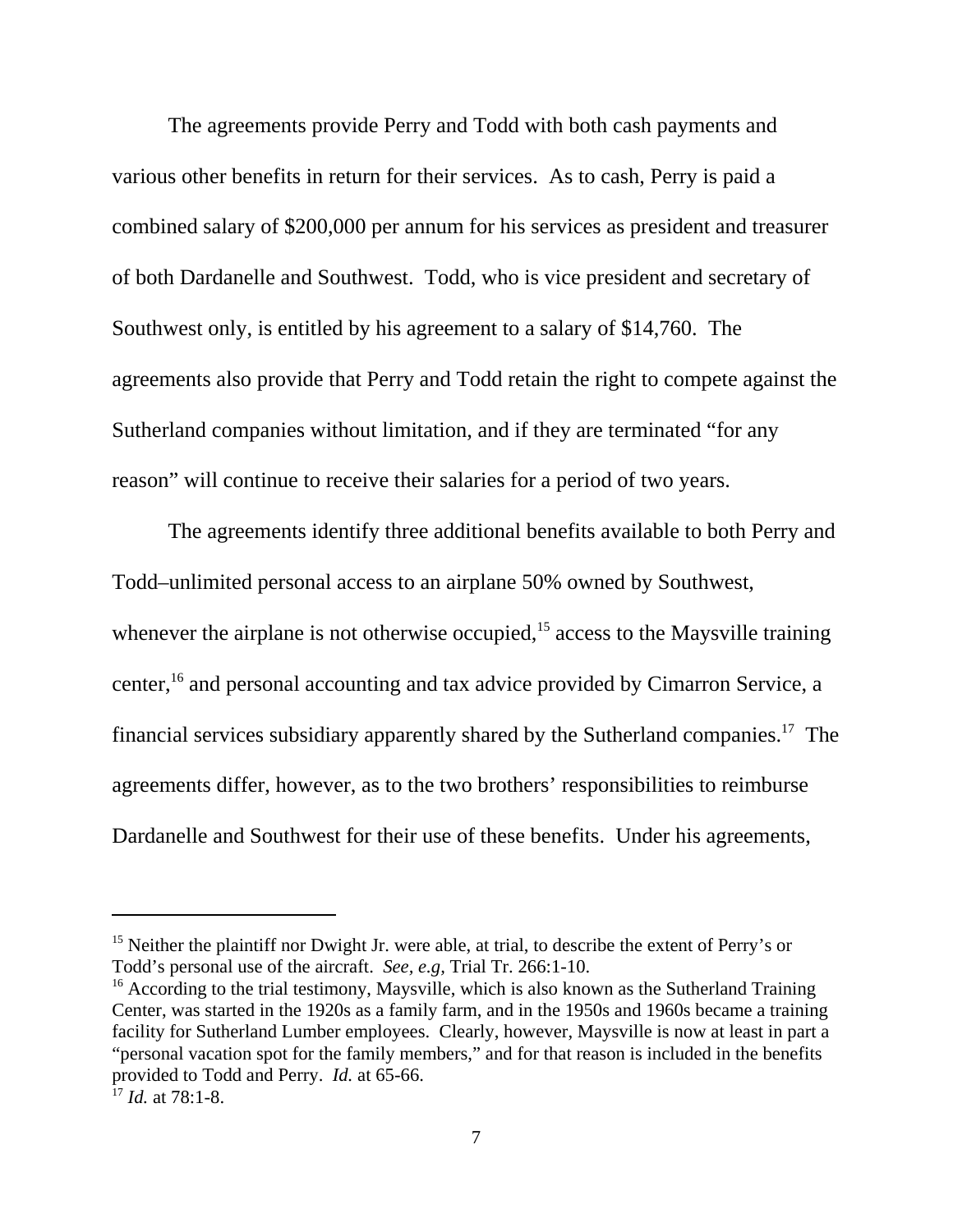Perry need not reimburse either Dardanelle or Southwest for any of these three benefits. Rather, the agreement provides that these costs will be treated as compensation, and added to Perry's W-2 in the year in which costs are incurred. Todd, in contrast, has the same rights as Perry as to the Maysville training center and as to financial services, but must reimburse the company for any personal usage of the airplane at the prevailing rate charged by an owner for third party use.

#### F. Martha Informally Requests Information

The tension between the two Sutherland camps reached a new peak on March 11, 2004, during a meeting of the directors of the Dwight D. Sutherland Foundation, a charitable institution created by Dwight  $Sr^{18}$ . At that meeting, Dwight Jr. raised his concern that the Foundation's purchase of certificates of deposit at a small bank owned by Todd could cause the IRS to classify the Foundation and the bank as affiliates, and thus could lead to certain tax consequences adverse to the Foundation or its directors.19 Perry believed that Dwight Jr.'s concerns were being raised in an inappropriate venue, and, as he testified at trial, he lost his temper.<sup>20</sup> During the resulting confrontation, Perry used his voting power over the Foundation to close the issue, and strongly intimated to

<sup>&</sup>lt;sup>18</sup> The directors of the Foundation, after Dwight Sr.'s death, included Norma, Dwight Jr., Perry, Todd, and Mark Sutherland. *Id.* at 47.

<sup>19</sup> *Id.* at 46-49; 315-318.

<sup>20</sup> *Id.* at 317:16.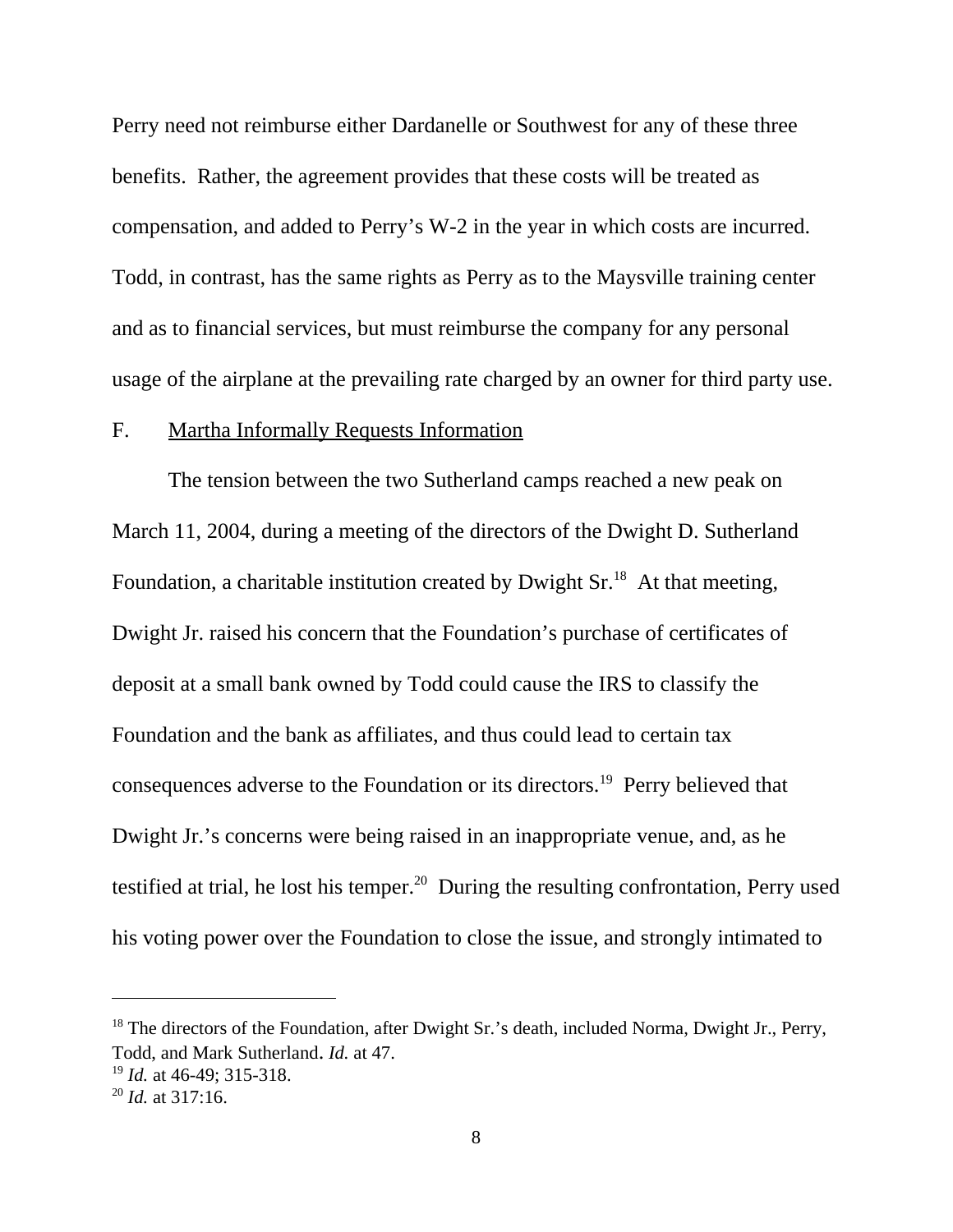Dwight Jr. that he would react similarly whenever Dwight Jr. tried to raise objections to Perry's stewardship of the Sutherland companies.<sup>21</sup>

Dwight Jr. told Martha about the course of the Foundation meeting during the evening of March 11, 2004.<sup>22</sup> Consequently, on March 13, 2004, Martha telephoned Dotson to request certain records and information as to the Sutherland companies from 1990 to the present, including corporate records, by-laws, articles of incorporation, financial results, and tax returns.23 Martha called again on March 15, at which time she spoke personally with Dotson and discussed the information and records she wanted.<sup>24</sup> Because Dotson said her requests for company information must be in writing,  $^{25}$  Martha followed up the March 15 call with an email on the same day.<sup>26</sup> Dotson passed the requests to Perry, who responded by letter on April 13, 2004. In that communication, Perry provided some, but not all, of the information Martha requested in her call and email.<sup>27</sup> For example, as is clear from the evidence reviewed by the Master, Perry provided financial information only for the latest fiscal year of the corporation, and omitted the explanatory notes that necessarily accompany financial disclosures. Nonetheless,

 $^{21}$  *Id.* at 318:10-16.

<sup>22</sup> *Id.* at 46-48.

 $23$  JX 9.

 $^{24}$  *Id.* 

<sup>&</sup>lt;sup>25</sup> Trial Tr. 52:20-24.

<sup>&</sup>lt;sup>26</sup> JX 9; Trial Tr. 53:20-22. Dotson apparently received this email only on April 4, 2004. JX 12.  $^{27}$  JX 16.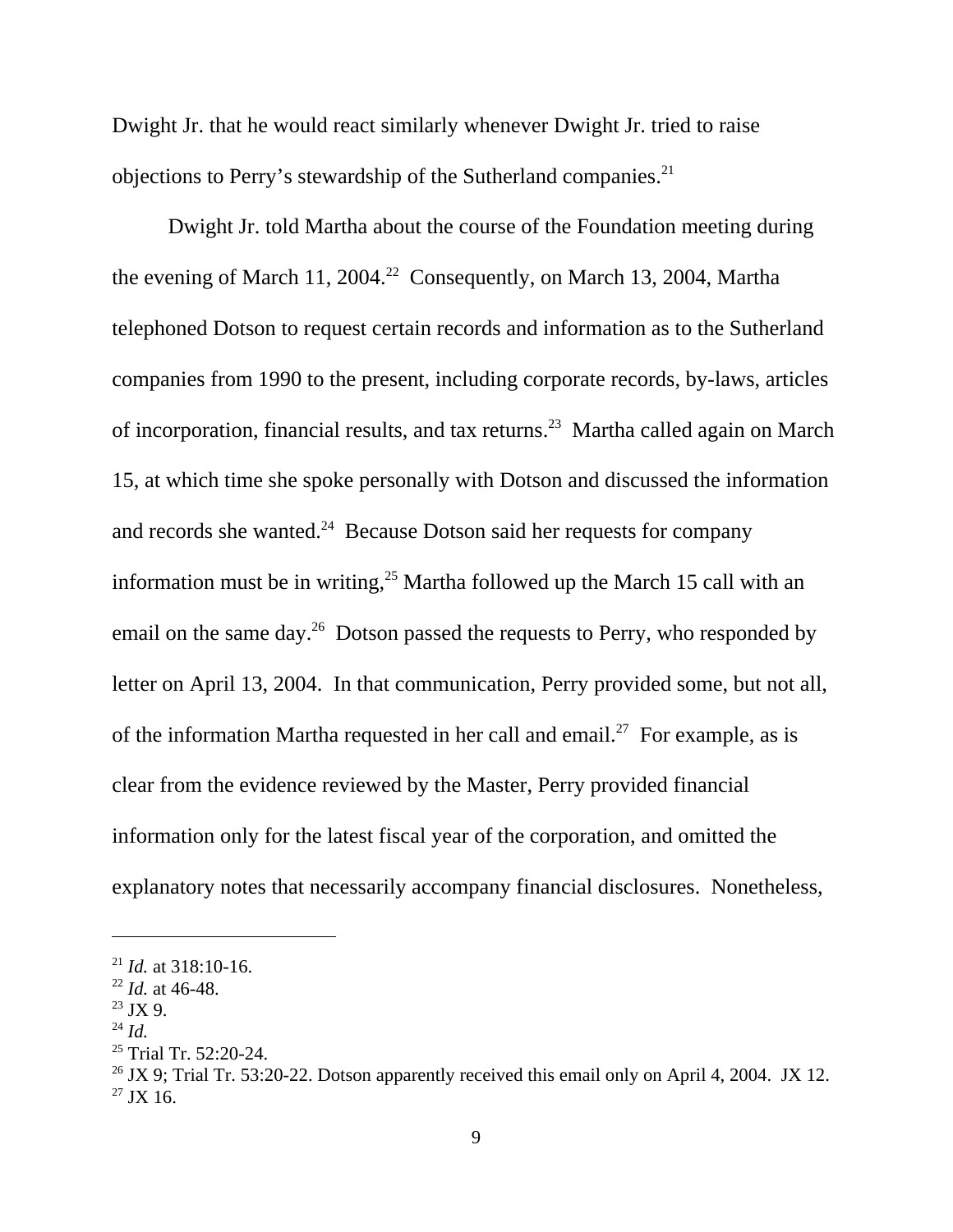Perry's letter assured his sister that "the Company is being operated in the same manner as it has been for the past twenty-three years,"<sup>28</sup> and that his incomplete production constituted a "good faith effort to respond to [her] request."29 After reviewing the limited documents she received, Martha became aware for the first time that she was no longer a Southwest director, and that Perry and Todd had approved new employment agreements for their own benefit at the February 20,  $2004$  meetings.  $30$ 

The employment agreements became more significant to Martha because of their apparent inconsistency with a letter she received from Dotson on March 17, 2004. In part, that letter describes changes in the billing treatment of tax and accounting services provided by Cimarron to various "Dwight D. Sutherland Family entities." According to Dotson, those entities would now be billed "actual" time/charges each fiscal quarter for work done, rather than a fixed fee."<sup>31</sup> In addition, however, the letter confirmed that Dardanelle and Southwest would continue to "absorb actual time charges for all *other* DDS Family individuals, trusts, partnerships, LLC's, and corporations as it does currently, billing each a fixed fee quarterly."32 But Martha knew, as a result of Perry's document

<sup>28</sup> *Id.*

<sup>29</sup> *Id.*

<sup>&</sup>lt;sup>30</sup> Trial Tr. 62:13:18.

 $31$  JX 10.

 $32$  *Id.*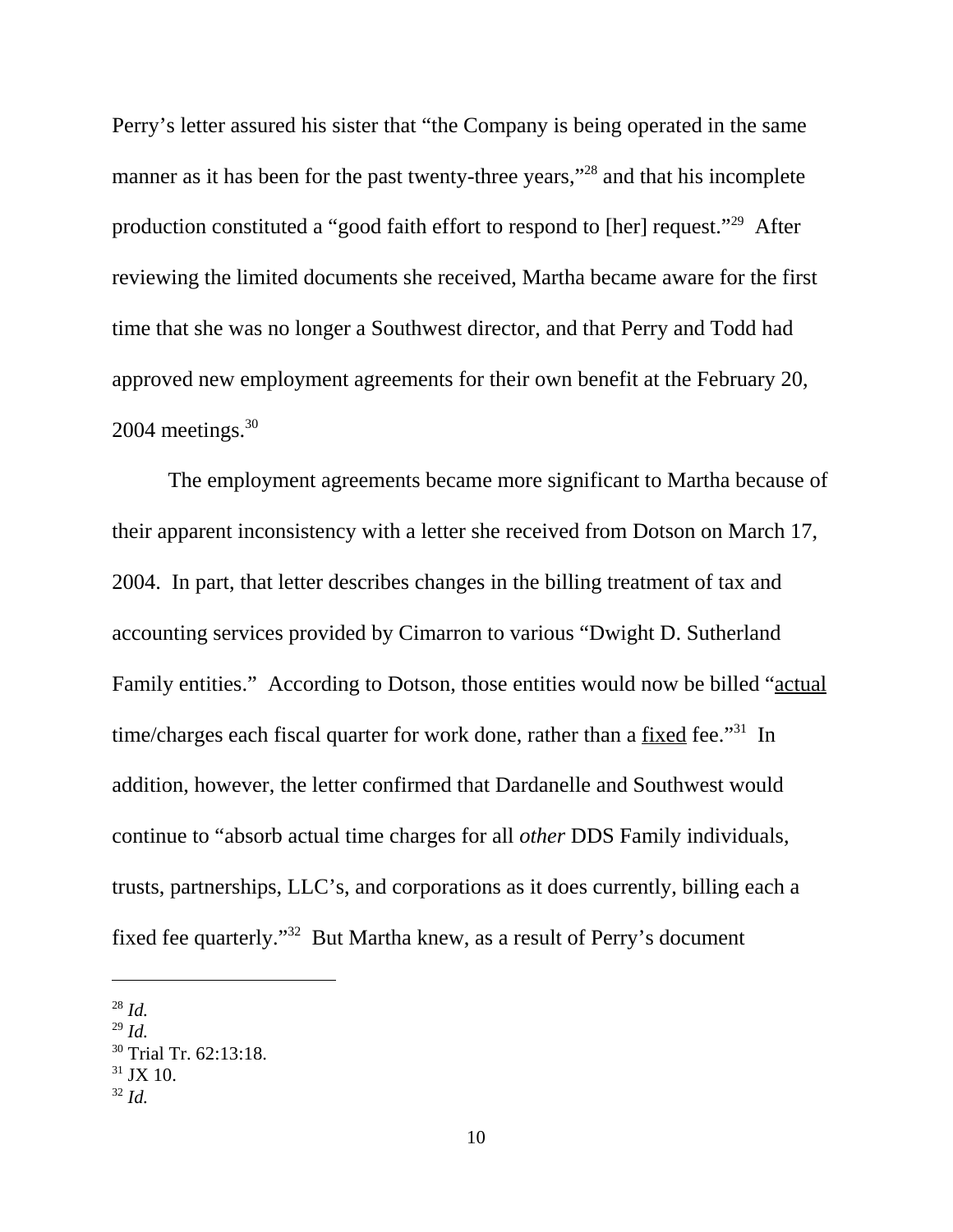production, that Perry and Todd had been promised that their access to accounting services through Cimarron would be subject only to reporting as income on their W-2s. Martha also knew that she had always been billed directly by Cimarron, and not by Dardanelle.<sup>33</sup> In Martha's view, therefore, the changes cited in the March 17, 2004 letter were inconsistent with what she had personally experienced, and with what she found out through Perry's initial production of documents.<sup>34</sup> On that basis, Martha suspected that Perry's and Todd's formal employment agreements did not encompass the entirety of the compensation they received from the Sutherland companies.

## G. Martha's Formal Demand For Books And Records

 Unsatisfied by Perry's response to her informal request, and with her suspicions raised further by what she did find out from the documents produced, Martha hired counsel and made a formal written demand on July 13, 2004 under 8 *Del. C.* § 220 for 19 categories of books and records of both Dardanelle and Southwest. Martha's letter stated that her purpose in making demand was to "investigate the propriety and lawfulness of certain actions by [the defendants], and the bases for possible shareholder derivative or other actions relating thereto as

<sup>33</sup> Trial Tr. 28-29.

 $34$  Pl.'s Opening Br. 18. Martha also had suspicions regarding accounting work, done by Cimarron and paid for by Dardanelle, for Choctaw Racing Stables, a horse racing venture including a number of horses that were owned, maintained, trained, and raced by Perry and Dwight Sr.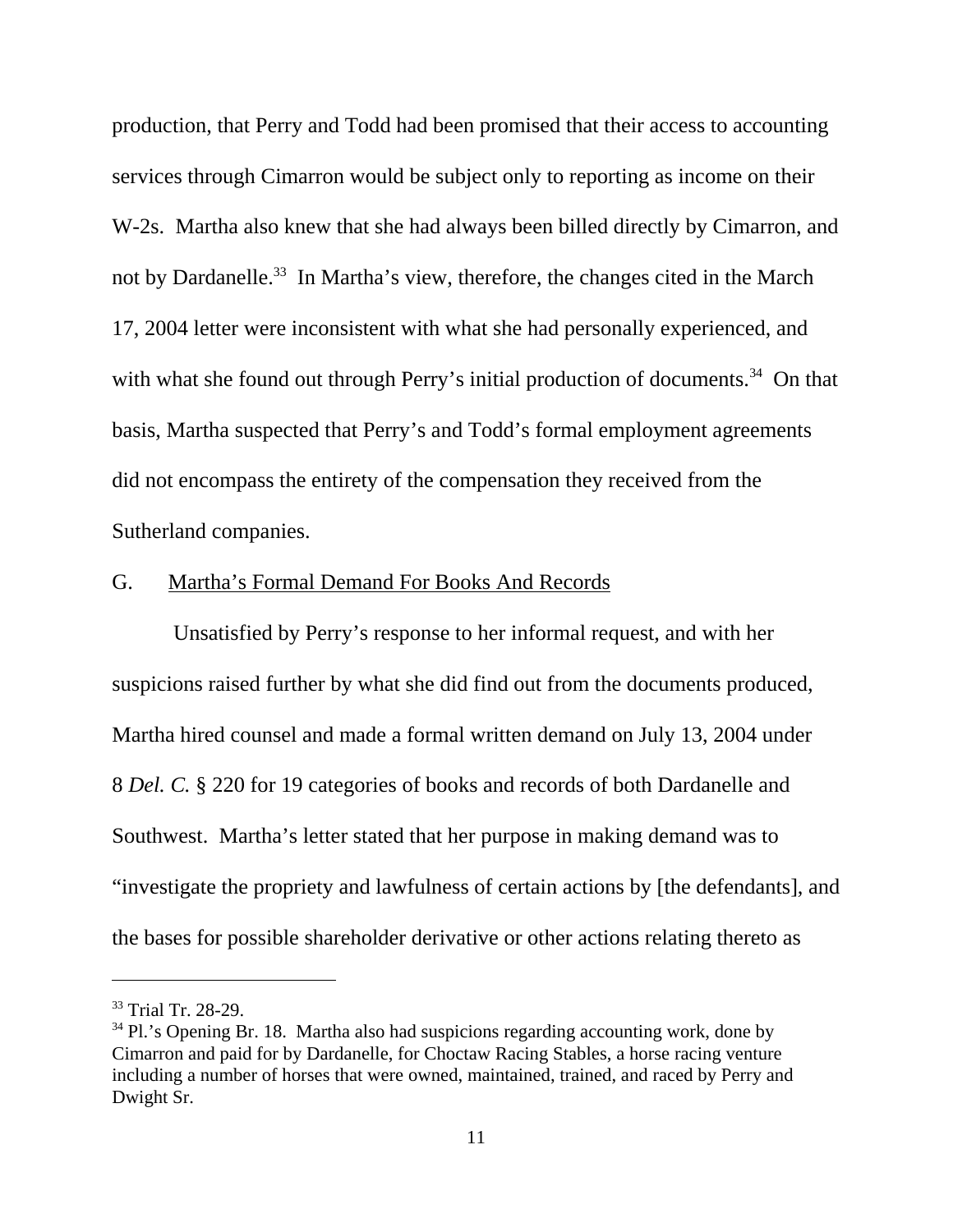may be necessary, appropriate and warranted based in whole or in part upon facts revealed in and through the documents sought to be inspected."35

Dardanelle responded to the July 2004 demand on July 21, 2004, refusing to permit inspection, and asserting that the July 2004 demand was insufficient under Delaware law because it did not make the evidentiary showing required to prevail at trial. As the defendants argued in that communication, "Ms. Sutherland's letter is . . . an improper request under [8 *Del. C.* § 220] [because] . . . the history of this shareholder's relationship and dealing with the directors and officers of Dardanelle Timber Co., Inc. makes it rather clear that the demand for inspection is for personal and vexatious purposes with no or very little relation to the interest of Ms. Sutherland as a shareholder."36 Martha's counsel sent a further reply in August 2004 reiterating the plaintiff's position, $37$  to which the defendants replied negatively on August 16, 2004.<sup>38</sup> Finally, Martha filed the instant action on August 31, 2004. Shortly thereafter, Martha received a letter from Perry and Dardanelle, dated September 3, 2004, stating that Dardanelle's certificate of incorporation had been amended without prior notice to eliminate Martha's rights to cumulative voting. $39$ 

- $36$  JX 2.
- $37$  JX 3.
- $38$  JX 4.

<sup>35</sup> JX 1.

<sup>39</sup> JX 17.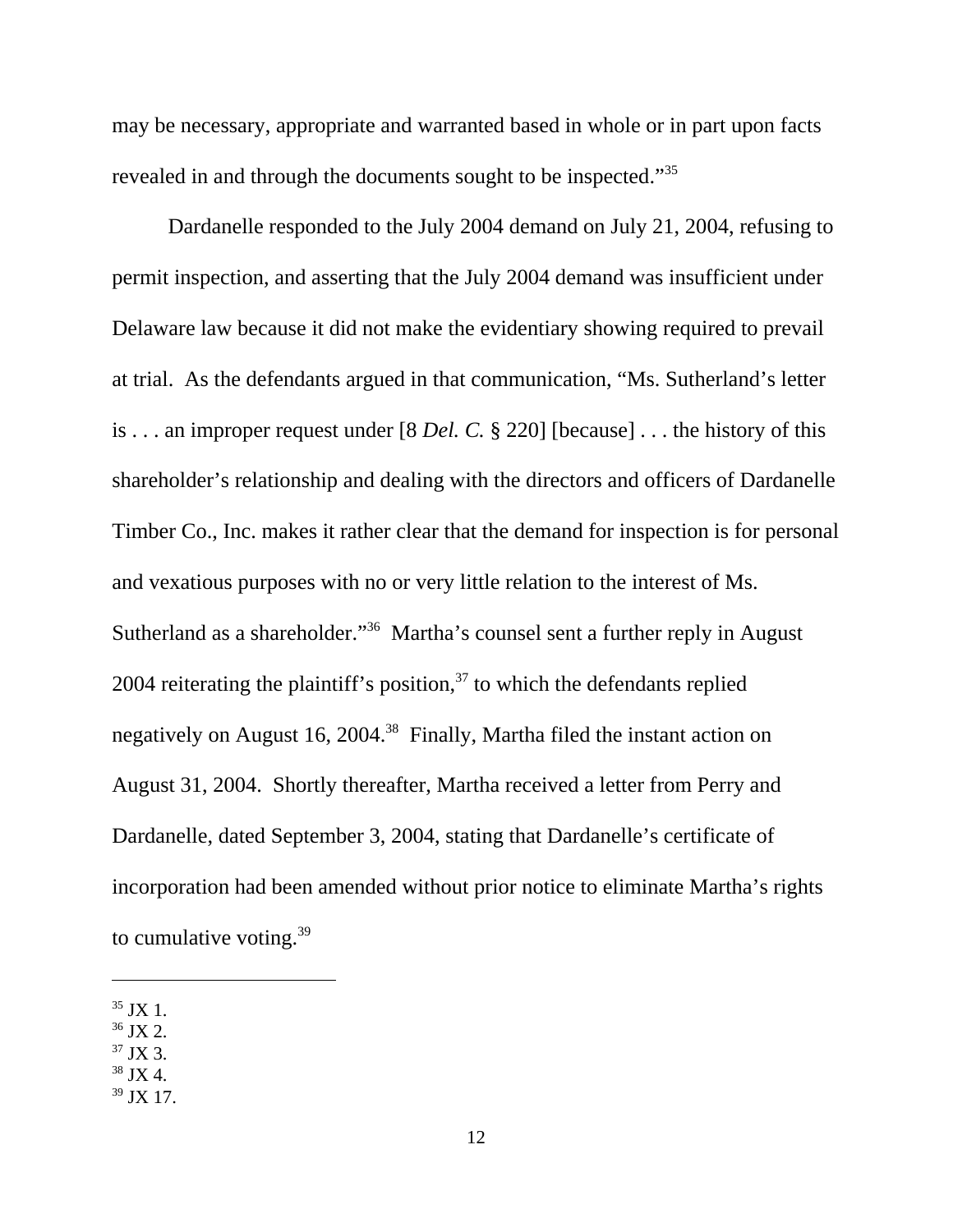The Master heard post-trial argument in this action on August 31, 2005, and orally rendered his draft report the same day. In that report, the Master found that investigation of whether there was self-dealing on the part of Dardanelle management was a proper purpose under the law. As the Master stated:

And so I think that Martha, as a stockholder of this closely held corporation, which had few or no public records, no market, wanted to investigate whether there was self-dealing on the part of her brothers Todd, and particularly Perry. Now, that's a proper purpose under Section 220.40

Second, the Master found that this purpose was the plaintiff's primary purpose in

seeking to inspect the corporate books and records at issue, rejecting the

defendants' argument that Martha's desire to investigate the books and records was

primarily motivated by any ulterior motives. As the Master explained:

Now, are there other motives involved? I'm sure there are. This is a family that has a long history. We're dealing with family issues here, not simply monetary issues. [Martha] may very well have been disappointed by the way her father disposed of his property in his will. But I find that her primary purpose was a proper one: investigating whether there's self-dealing on the part of the corporate management of Sutherland and Southwest.<sup>41</sup>

Finally, the Master found that the defendants' actions raised a credible basis to

suspect wrongdoing at Southwest and Dardanelle, for the following reasons:

<sup>40</sup> Tr. of Post-Trial Argument 79:11-17.

<sup>41</sup> *Id.* at 79-80.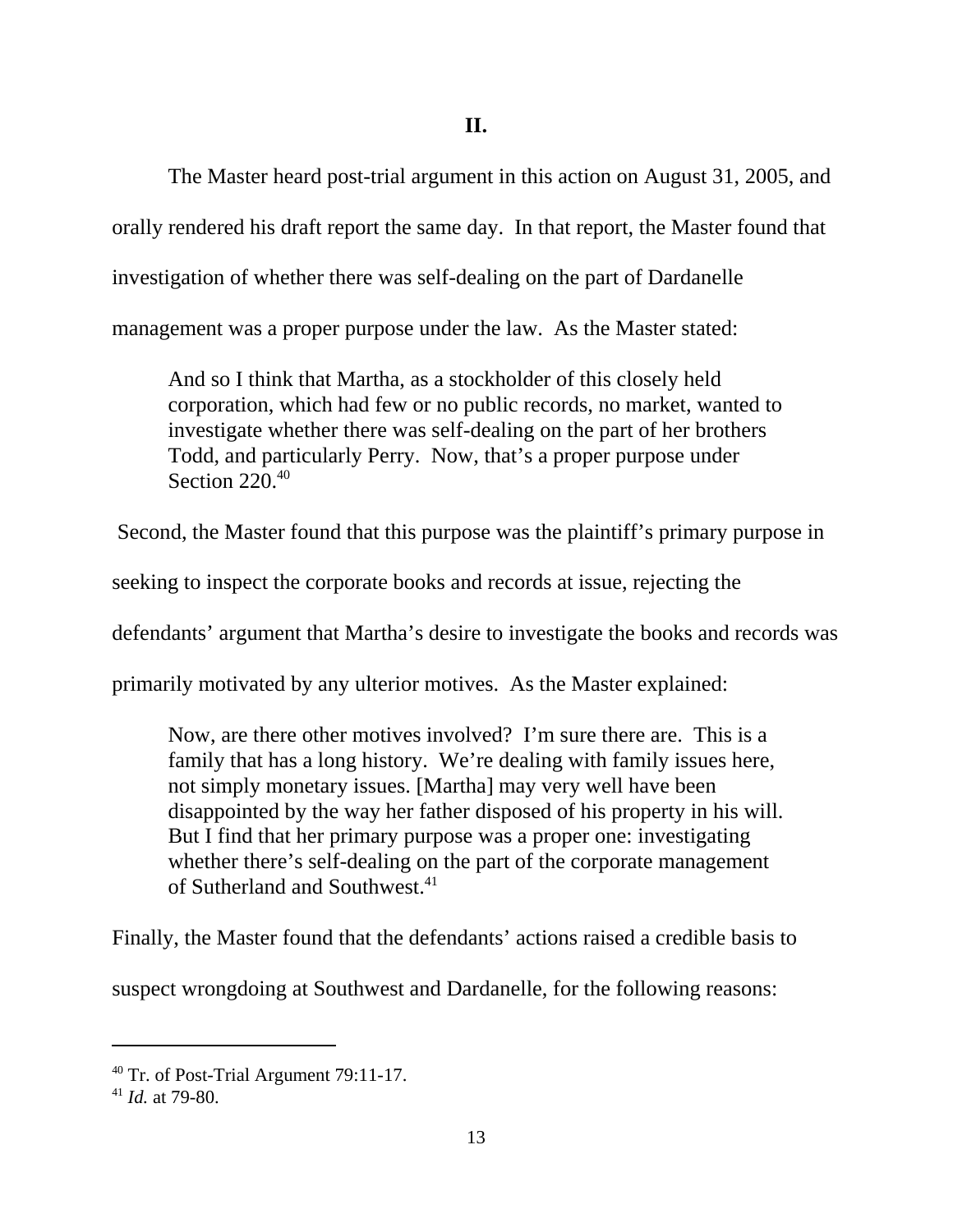[Martha was] removed from the board of Southwest, leaving Perry and her brother Todd in voting control of both Southwest and Dardanelle; and that exercising that control as fiduciaries, Perry and Todd have employed themselves as executives and, in further exercise of that control, they have awarded themselves salaries for that employment and benefits. The fact that the base compensation doesn't appear large, out of line, the fact that the amount of benefits personally received by Perry or Todd were not well demonstrated at trial, to my mind, is not relevant. The fact that a corporate charter provision may ratify the self-dealing and the fact that the founder of the company, Dwight Sr., condoned and participated in similar selfdealing, or wished it to continue, as has been suggested to me, is not dispositive. The fact that Martha herself may have turned a blind eye in the past and perhaps breached fiduciary duties when she was a fiduciary for Southwest, once again, it's not dispositive here; nor is the fact that at some future date the corporate management may be able to show safe harbor for the self-dealing because there was an independent director involved. All these issues may be highly relevant in a trial on the merits, should one ever come; but for my purposes here, I find that there's been a credible basis demonstrated to believe that, in using their powers as fiduciaries, Perry and Todd set benefits and perquisites for themselves as employees, and that's selfdealing. $42$ 

Therefore, the Master held, "once this order becomes final, the documents

that have been requested that are relevant to showing what benefits Perry and Todd

have become entitled to and have taken should be produced."<sup>43</sup>

The parties were unable to agree on a form of final order. The Master therefore issued a letter opinion in response to both parties' request for clarification of the bench draft report. In that letter, the Master reiterated his findings of facts,

<sup>42</sup> *Id.* at 80-81.

<sup>43</sup> *Id.* at 81:18-23.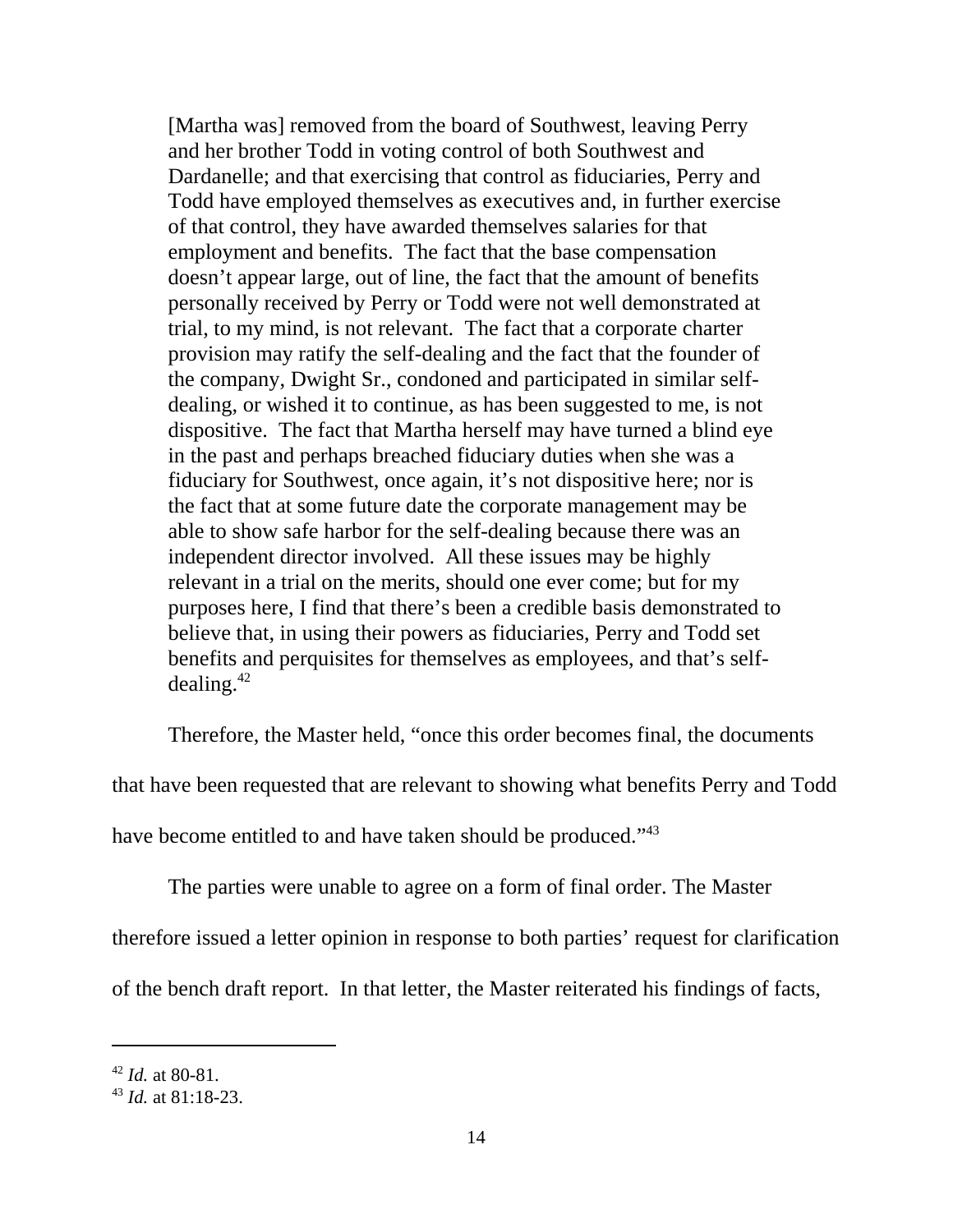and then ruled that the plaintiff was due access to documents "relating to the enjoyment of salary and benefits by Perry and Todd for the period commencing one full fiscal year before the death of Mr. Sutherland Sr."44 The Master, further, specifically defined the inspection to track "the language of the plaintiff's initial demand letter, narrowed to the documents that [the Master] found sufficient to fulfill the purpose demonstrated at trial."<sup>45</sup> In short, this narrowing effectively eliminates information relating to the activities of Cimarron from the demand, limits the reach of paragraphs 1-3, omits the contents of paragraph 19 of the July demand letter, and otherwise summarizes the categories of information originally demanded by Martha.

<sup>44</sup> *Sutherland v. Dardanelle Timber Co.*, 2005 Del. Ch. LEXIS 181, \*4-5 (Del. Ch. Nov. 18, 2005).

<sup>&</sup>lt;sup>45</sup> These documents were described as follows: "all documents which relate to the salary and benefits and perquisite received by Perry or Todd, at the expense of Dardanelle or Southwest, whether pursuant to a written contract of employment, an oral contract of employment, or otherwise, and to have the financial statements of the corporations to put this compensation in context. This includes all documents relating to the use by Perry or Todd or their immediate families, for personal purposes, of any aircraft owned or leased by Southwest or Dardanelle including documents relating to the tax ramifications of such use to the corporations involved; documents relating to the expense accounts and to expense reimbursement records for Dardanelle or Southwest concerning Perry or Todd; documents relating to expenditures of money or services by Southwest or Dardanelle pertaining to Choctaw Racing Stables; documents relating to any loans from Dardanelle or Southwest to Perry, Todd, their immediate family members, or entities in which they have an ownership interest; documents relating to expenditures by Dardanelle or Southwest for the use of the Maysville Training Center on behalf of Perry, Todd or their immediate families; copies of financial statements for Dardanelle and Southwest for the period in question; documents relating to all remuneration in cash or kind paid by Dardanelle or Southwest to Perry or Todd; documents relating to the sale of assets by Dardanelle or Southwest to Perry or Todd, as well as documents relating to any transactions between those companies and Perry or Todd." *Id.* at \*5.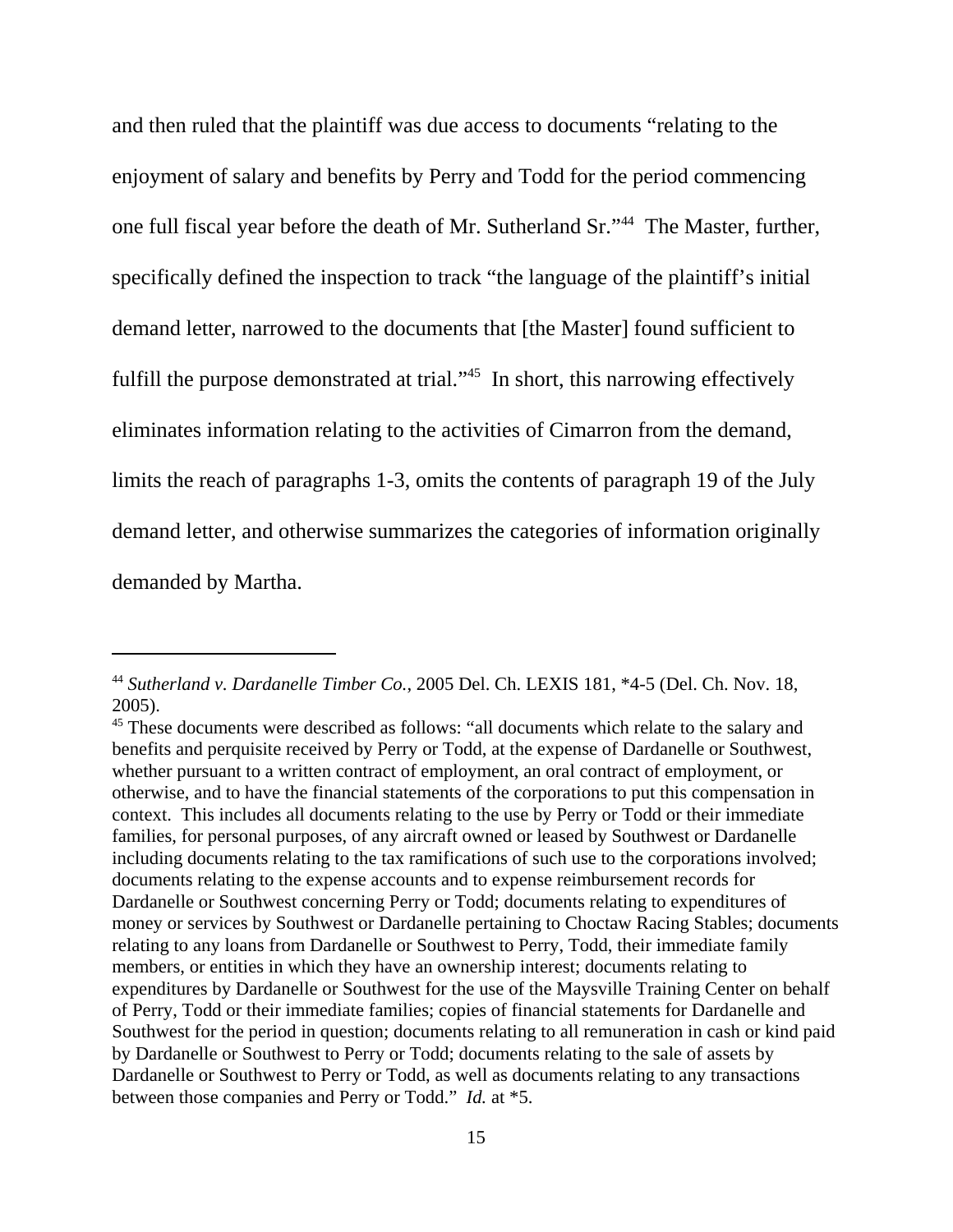**III.**

The defendants raise three independent exceptions to the Master's report. First, they argue that the Master should have dismissed the plaintiff's action on the motion to dismiss, and that he erroneously allowed a facially conclusory complaint to survive that stage of litigation on the basis of "generic representations" made by Martha's counsel at oral argument. Second, the defendants argue that the Master erred in finding that Martha's stated purpose to investigate wrongdoing was her actual, primary, purpose. Rather, the defendants argue, the facts adduced at trial evidence definitively that Martha acted under one of several potential ulterior primary motives. Third, the defendants argue that the Master erred in finding that the plaintiff had satisfied her burden of showing sufficient evidence of wrongdoing to suggest a proper purpose of investigating waste and mismanagement. Finally, and in addition, the defendants argue that if any relief is granted to the plaintiff, it should include a much smaller set of documents than that recommended by the Master, and should only commence at the time of Dwight Sr.'s death, when Perry and Todd definitively took control of the defendant corporations.

The plaintiff raises two exceptions to the Master's report. First, the plaintiff argues that the Master improperly limited her inspection to books and records for one full fiscal year prior to the death of Dwight Sr. Rather, she argues, the Master should have ordered much broader inspection, because Perry's and Todd's alleged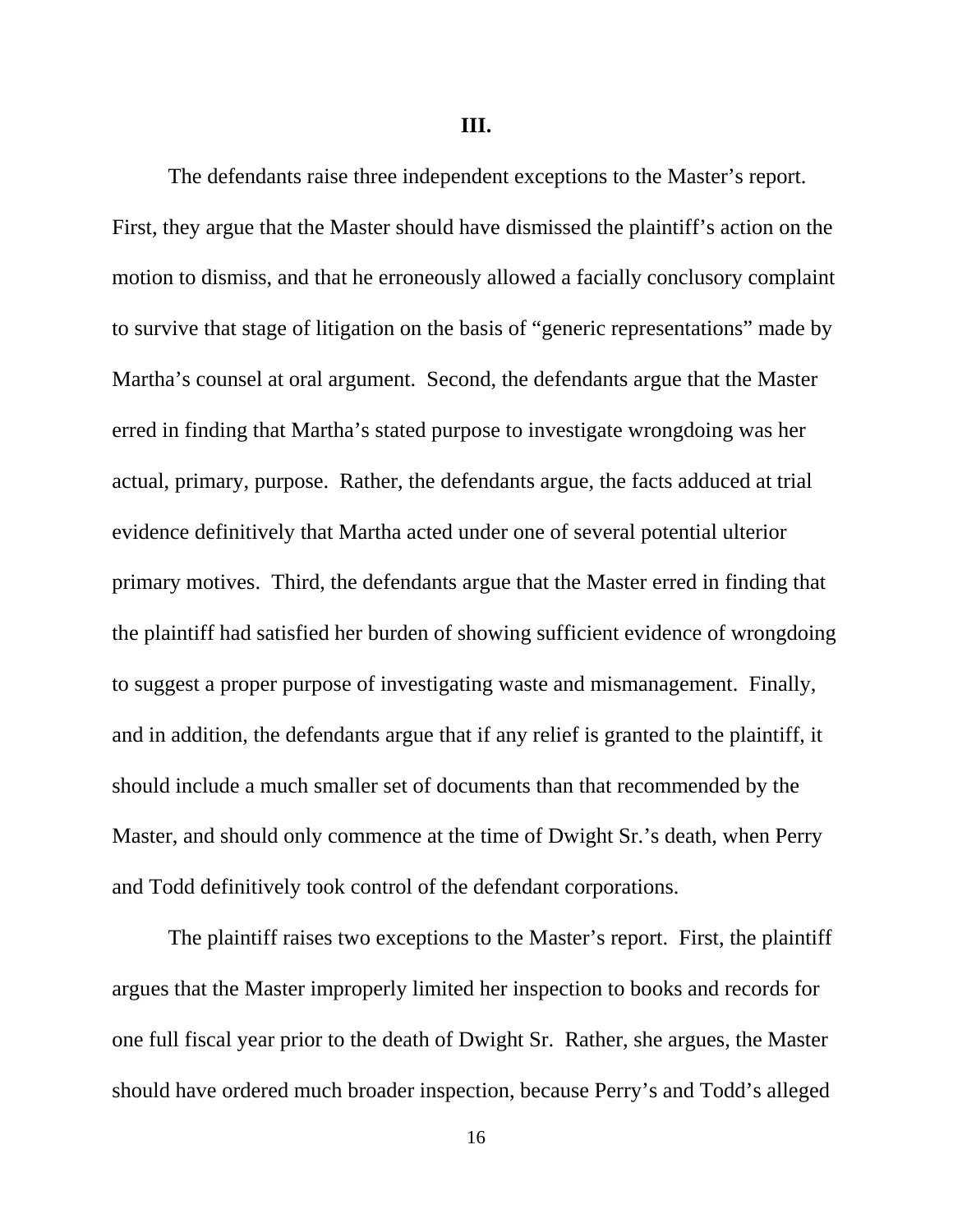wrongdoing dates back even beyond the seven year period for which books and records were sought in the July 2004 demand. Second, the plaintiff argues that the Master improperly limited the subject matter of her demand to the extent he narrowed the categories set forth in the July 2004 demand.

### **IV.**

The Supreme Court has held that the standard of review for a Master's findings, both factual and legal, is de novo.<sup>46</sup> In their papers, and at oral argument, the defendants argue that part of the court's responsibility in considering the trial record de novo is to hold an evidentiary hearing to examine the credibility of Martha's testimony. As the Supreme Court has explained, however, such a hearing is only inevitable "where exceptions raise a *bona fide* issue as to dispositive credibility determinations."47 Otherwise, this court may conduct its de novo review based on the record alone.<sup>48</sup>

Contrary to the defendants' argument that the Master's determination of Martha's actual purpose inherently relies on her state of mind, the court determines that neither parties' exceptions in this case raise such an issue of credibility. Rather, the record seems to clearly indicate that the Master drew his conclusions based on the uncontraverted facts before him. Further, the court's review of the

<sup>46</sup> *DiGiacobbe v. Sestak,* 743 A.2d 180, 184 (Del. 1999).

<sup>47</sup> *Id.*

<sup>48</sup> *Id.*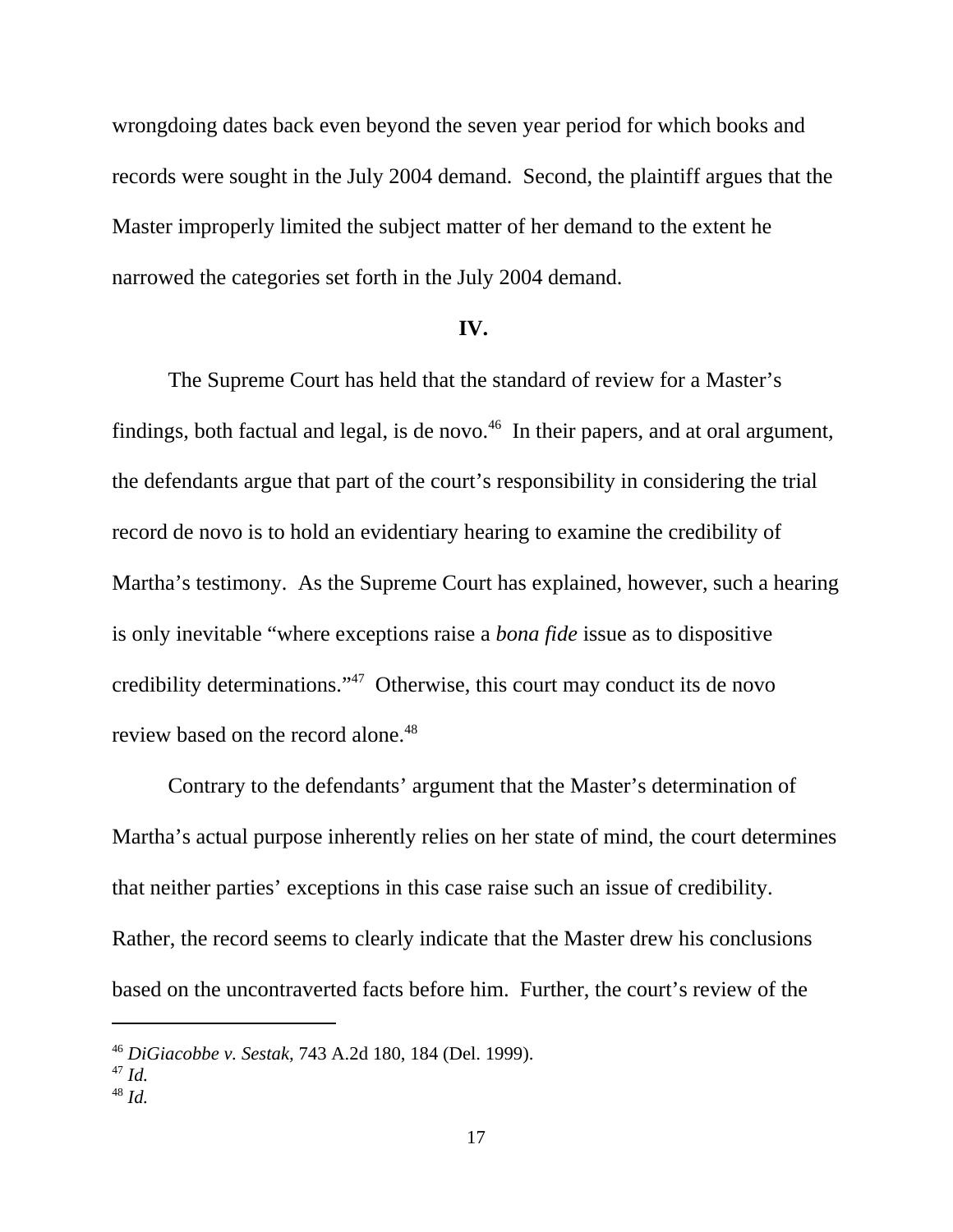record demonstrates conclusively that the defendants have raised no legitimate issue of credibility that could have an effect on the disposition of this case. For that reason alone, the court refuses the defendants' request for an additional evidentiary hearing. Further, however, the court notes that deciding in favor of the defendants in this case, where the record is so full and the case has been so vigorously litigated, could have the dramatic effect of requiring an evidentiary hearing in any books and records case that is referred to a master where the defendant raises a factually specific affirmative defense. Because factual defenses such as improper purpose are a routine part of Section 220 litigation, therefore, virtually all books and records cases referred to a master would then be subject to substantial further proceedings before this court. The Master's lack of constitutional authority to render binding decisions does not require such a byzantine and costly procedure as a general matter, and the court sees no reason to adopt it in this case.

#### **V.**

# A. Martha's Right To Inspect The Books And Records Of Dardanelle And Southwest

The defendants have two central arguments against Martha's entitlement to the books and records of Dardanelle and Southwest. Most important, the defendants believe that Martha has failed to present sufficient evidence of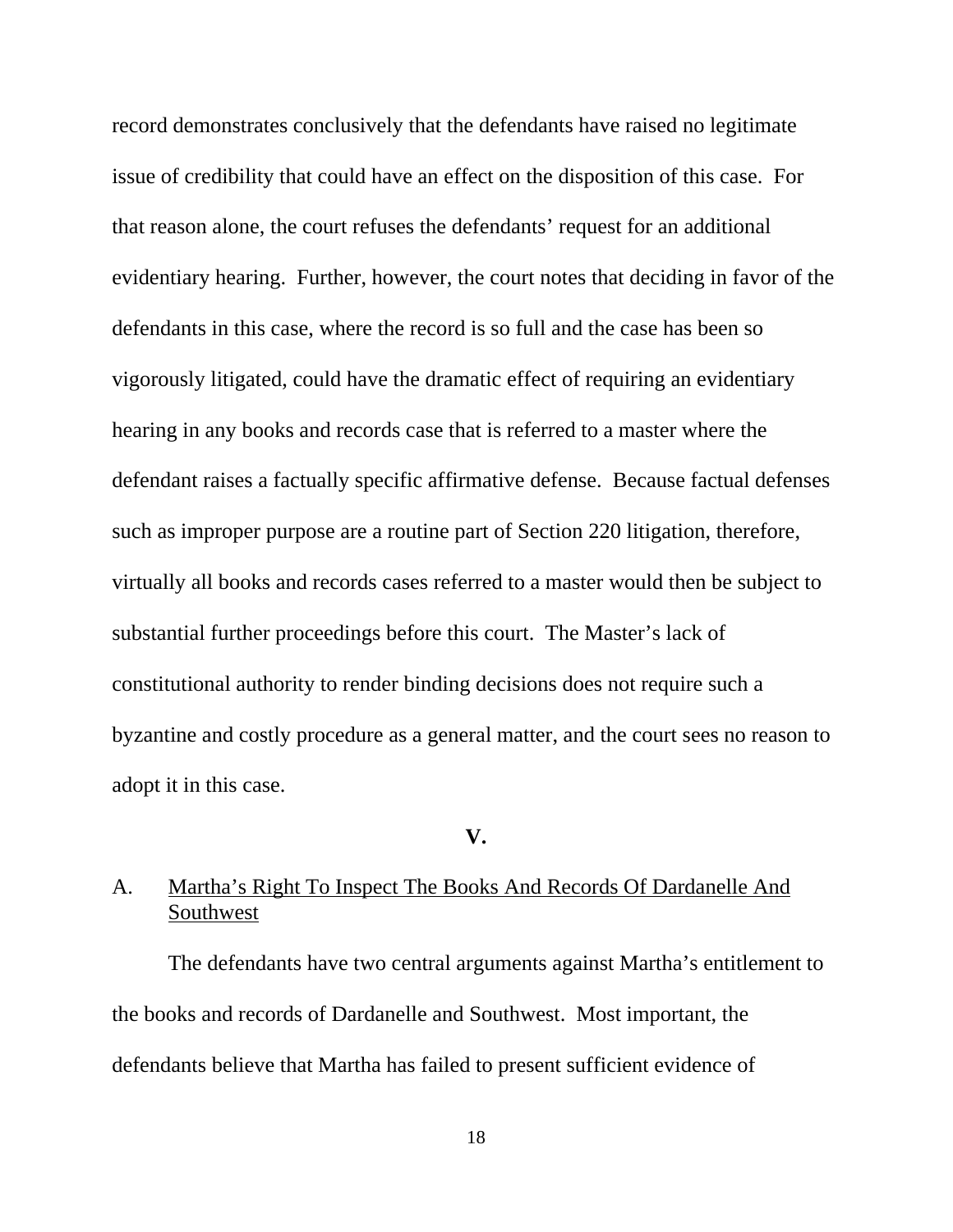wrongdoing to justify the relief she was afforded by the Master. Second, the defendants argue that the Master erred in failing to recognize that Martha's actual purpose in pursuing this case is not, as she claims, to investigate the Sutherland companies for evidence of management wrongdoing, but rather to pursue a personal agenda against her brothers, Perry and Todd. This actual purpose, the defendants claim, is clearly improper.

Delaware law provides a statutory right for a stockholder to inspect the books and records of a corporation under 8 *Del. C.* § 220, provided that the form and manner requirements for making a demand are met, and the inspection is for a proper purpose.49 The statute defines "proper purpose" as any purpose "reasonably related to such person's interest as a stockholder."50 The investigation of possible breaches of fiduciary duty is such a proper purpose. But, a plaintiff seeking inspection for that purpose must demonstrate some credible evidence of possible mismanagement sufficient to warrant further investigation.<sup>51</sup>

This standard has sometimes been rendered as a requirement that the plaintiff demonstrate "a credible basis to find probable wrongdoing."52 But that

<sup>49</sup> *Grimes v. DSC Commc'ns*, 724 A.2d 561 (Del. Ch. 1998); DONALD J. WOLFE, JR. & MICHAEL A. PITTENGER, CORPORATE AND COMMERCIAL PRACTICE IN THE DELAWARE COURT OF CHANCERY  $§ 8.6(g) (2005)$ .

<sup>50 8</sup> *Del. C.* § 220(b).

<sup>51</sup> *Security First v. U.S. Die Casting & Dev. Co.,* 687 A.2d 563 (Del. 1997).

<sup>52</sup> *Id.* at 570; *Thomas & Betts Corp. v. Leviton Mfg. Co.*, 681 A.2d 1026, 1031 (Del. 1996).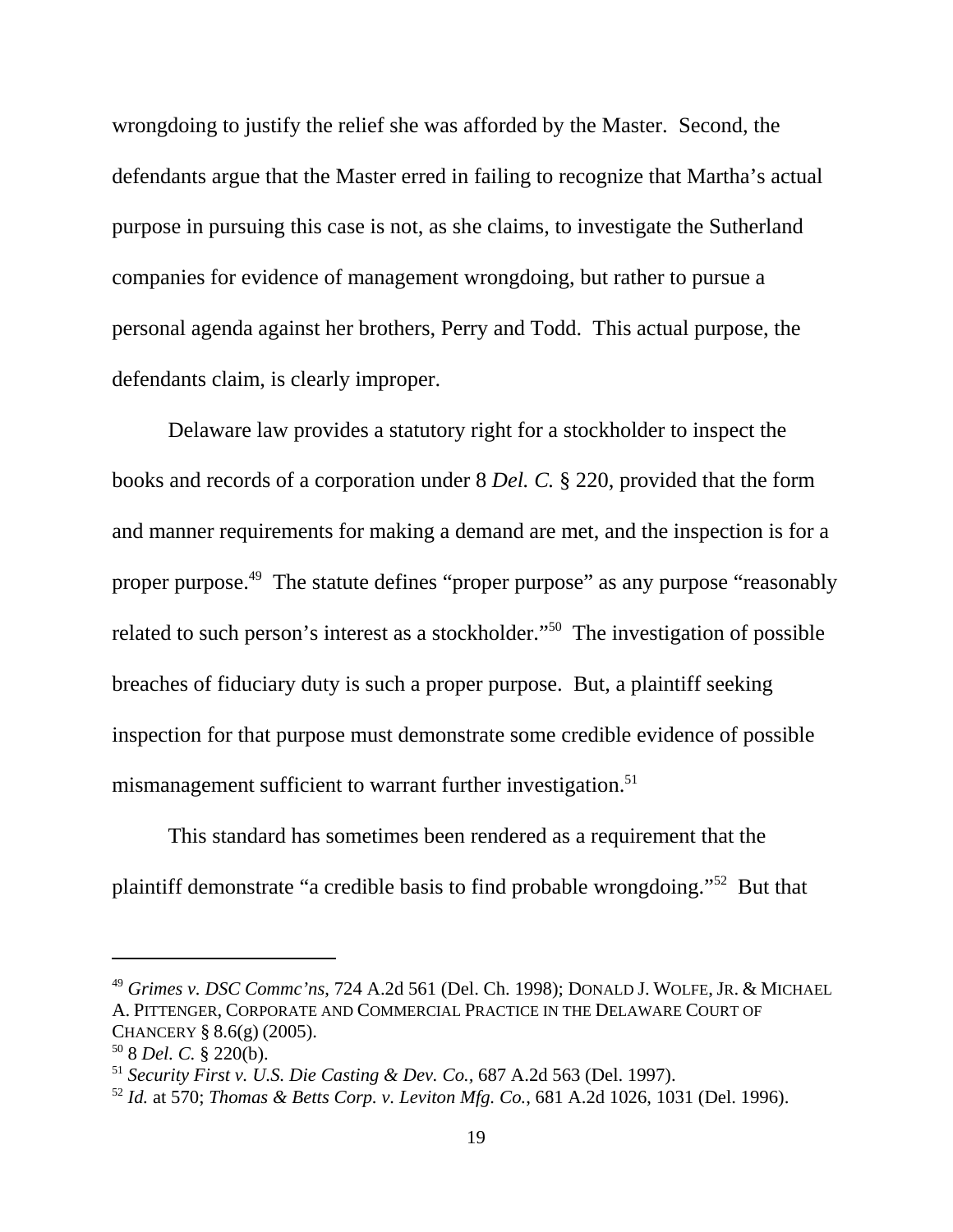somewhat inartful formulation should not be understood by litigants to require a showing akin to that required to withstand a motion to dismiss under Court of Chancery Rule 12(b)(6). Rather, as the Supreme Court has made clear, all that must be demonstrated is "some credible basis from which the court can infer that waste or mismanagement may have occurred."<sup>53</sup> In other words, the pleading requirement set forth in our cases exists to ensure that a Section 220 plaintiff does not initiate a books and records action merely to satisfy its own curiosity or suspicion.<sup>54</sup> Rather, a plaintiff must have some reason to believe that wrongdoing has taken place.

A defendant facing a Section 220 action may resist that demand by showing that the plaintiff's purpose, although a valid one, is not the actual purpose.<sup>55</sup> In other words, the defendant may try to show that the plaintiff has pursued its claim under false pretenses. This defense is both fact based and hard to establish, but our courts have evidenced a somewhat greater willingness to scrutinize the credibility of the stated purpose when the stockholder's demand is for books and records rather than merely for a stockholder's list. As this court has noted, the corporation "[un]questionably is entitled to challenge the plaintiff's stated purpose and to show as a factual matter, the plaintiff's true purpose is other than what is

<sup>53</sup> *Thomas & Betts Corp.,* 681 A.2d at 1031.

<sup>54</sup> *Security First*, 687 A.2d at 563.

<sup>55</sup> WOLFE & PITTENGER, *supra* note 49, at § 8.6(g).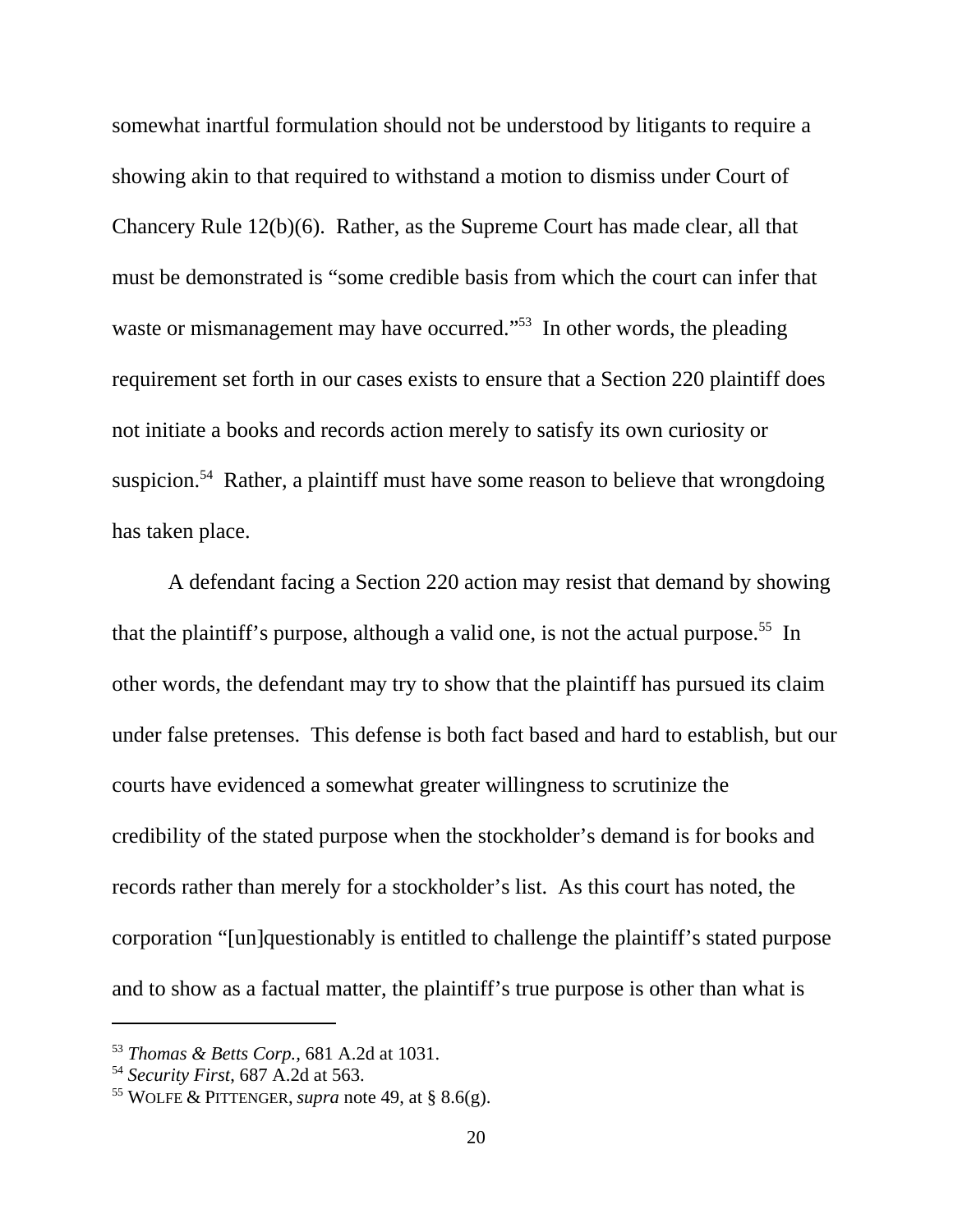stated in the demand."56 Nonetheless, such defenses must first overcome the extensive decisional law to the effect that secondary motivations for seeking inspection, even if improper, will not be examined by the court once a proper purpose has been established.<sup>57</sup>

At the threshold, therefore, the court must consider whether the plaintiff has proven a credible basis to believe that wrongdoing was afoot at Dardanelle.<sup>58</sup> Having considered the evidence in full, the court believes that Martha has amply satisfied that burden. First, the court agrees with the Master that Martha's summary removal from the board of Southwest, in the context of disagreements

<sup>56</sup> *Id.*, quoting *Coit v. American Century Corp.,* 1987 Del. Ch. LEXIS 407, \*6-7 (Del. Ch. Mar. 20, 1987).

<sup>57</sup> *Grimes*, 724 A.2d at 565 ("proper purpose has been construed to mean that a shareholder's *primary purpose* must be proper, irrespective of whether any secondary purpose is proper"). <sup>58</sup> The Master denied the defendants' motion to dismiss in a draft report dated December 22, 2004. The defendants disagreed with the Master's holding, and attempted to negotiate an arrangement with the plaintiff by which the case would move forward immediately so long as the plaintiff agreed that the defendants' right to seek review of the Master's interlocutory decision was not prejudiced. Those negotiations failed. Rather than pursue their exceptions to the Master's denial of their motion to dismiss, however, the defendants filed their exceptions to the Master's draft report on January 4, 2005, and then took no further action on that claim. On January 6, the Master issued a letter staying briefing on the exceptions pending the substantive hearing in the case, and trial followed. The defendants now reiterate their argument that the Master erred in failing to dismiss the complaint. But as became clear at oral argument, the defendants proceeded with trial with the full knowledge that they could have raised interlocutory objections to the Master's draft report at that time, and simply made a choice that trying the case to its conclusion immediately was a more efficient way of proceeding. Tr. of Hearing on Exceptions to the Master's Report 42:14-17. Having made that choice, the defendants are estopped from claiming now that they reserved their right to challenge the Master's interlocutory ruling. To allow them to make that argument would not only waste judicial resources, but would reward the defendants with a second bite of the apple for an argument they chose not to make earlier, apparently in the hope that the Master would find in their favor on the merits.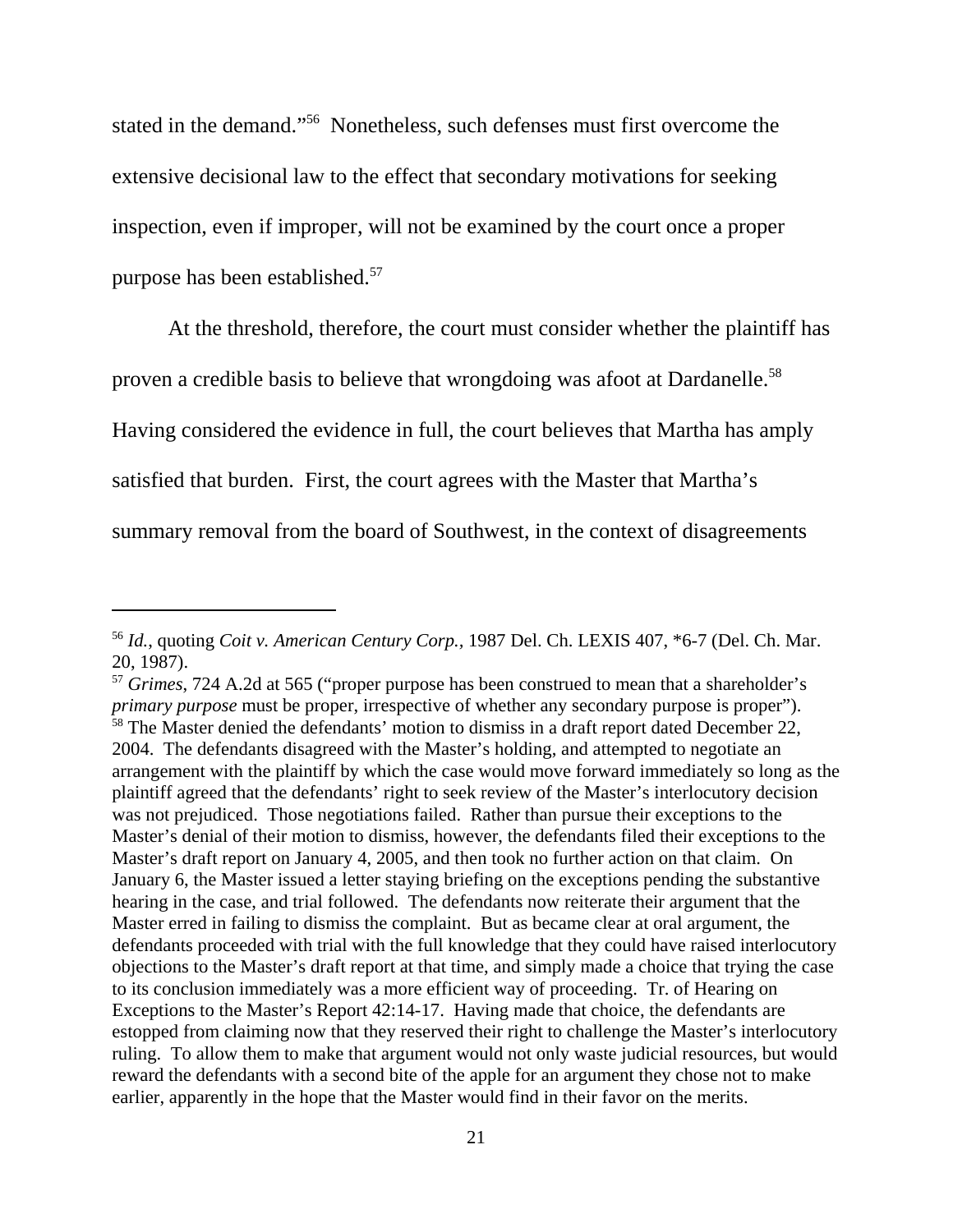between Martha and the controlling pair of brothers, is evidence of possible wrongdoing. Perry's testimony that he secretly began preparing documents to remove Martha from the board as early as February 2, 2004, and that he executed this maneuver on February 20, 2004, is particularly strong evidence to show possible wrongdoing on the part of Dardanelle's and Southwest's management. Second, the court concurs with the Master that the employment agreements between Perry and Todd and both Southwest and Dardanelle present sufficient suspicion of waste and possible violations of the duty of loyalty to justify a books and records action under Section 220. Most troublesome to the court are the lavish perquisites allowed to Perry and Todd under the employment agreements, which they approved, including access to the company plane, access to effectively free financial services, and access to the Sutherland training facility. Further, the plaintiff has presented credible evidence, through the juxtaposition of the March 17, 2004 letter and her later access to the February employment agreements, that these considerable benefits represent only a part of Perry's and Todd's actual compensation. Together, the credible evidence presented of possible management entrenchment, and possible waste and other breaches of fiduciary duty, clearly provides a sufficient basis for the plaintiff's books and records request.

As to the issue of the plaintiff's actual purpose, the court concurs with the Master that Martha's stated purpose of investigating wrongdoing at Southwest and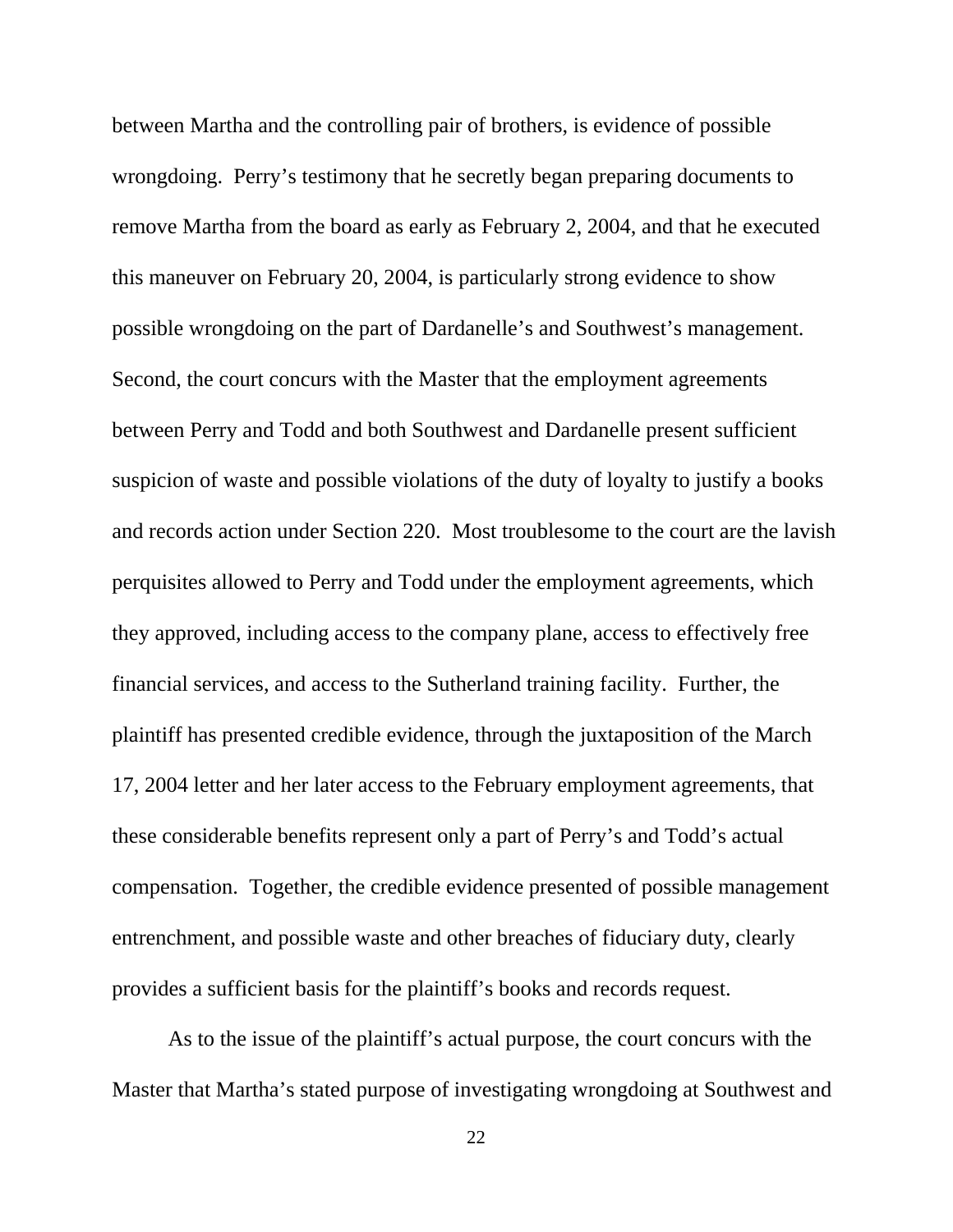Dardanelle is her actual and primary purpose. This is not to say that the court believes Martha's proper purpose as a stockholder is her sole reason for bringing this case. Doubtless, as the Master observed in his draft report, many motivations have precipitated this long and expensive litigation. Specifically, it is evident to the court that an undercurrent of family animosity has contributed to the parties' actions in this case, including the defendants' extremely vigorous defense. But this is not the first case in this court to feature litigants who dislike each other.<sup>59</sup> Rather, our courts have given credence to such defenses only where it is evident from the facts on the record that the plaintiff's actual, predominating, purpose is something unrelated to the plaintiff's purpose as a stockholder.<sup>60</sup> In *State ex rel. Linihan v.* United Brokerage Co.,<sup>61</sup> for example, a Delaware court denied a common law motion to inspect books and records where the defendant sufficiently averred that the plaintiff's actual purpose was the "evil and vicious purpose of using this court and its process as a means of coercing . . . [the defendant] to purchase [certain]

<sup>59</sup> A similar argument was made, and rejected, in *Grimes*, 724 A.2d at 566 ("DSC also argues that, assuming the propriety of Grimes' stated purpose, his actual purpose is improper. DSC points to the fact that Grimes was a large shareholder of DSC but sold all but 1,000 shares of his stock. From this DSC argues that the minimal size of the plaintiff's remaining investment as compared to his wealth, his prior holdings, and the expense of pursuing this litigation, lead to the conclusion that he is not pursuing this case in order to advance his economic interest as a shareholder, . . . [but] as part of a vendetta against DSC and Donald. I cannot accept DSC's argument.").

<sup>60</sup> *Helmsman Mgmt. Servs. v. A & S Consultants,* 525 A.2d 160, 164 (Del. Ch. 1987). 61 101 A. 433 (Del. Super. 1917).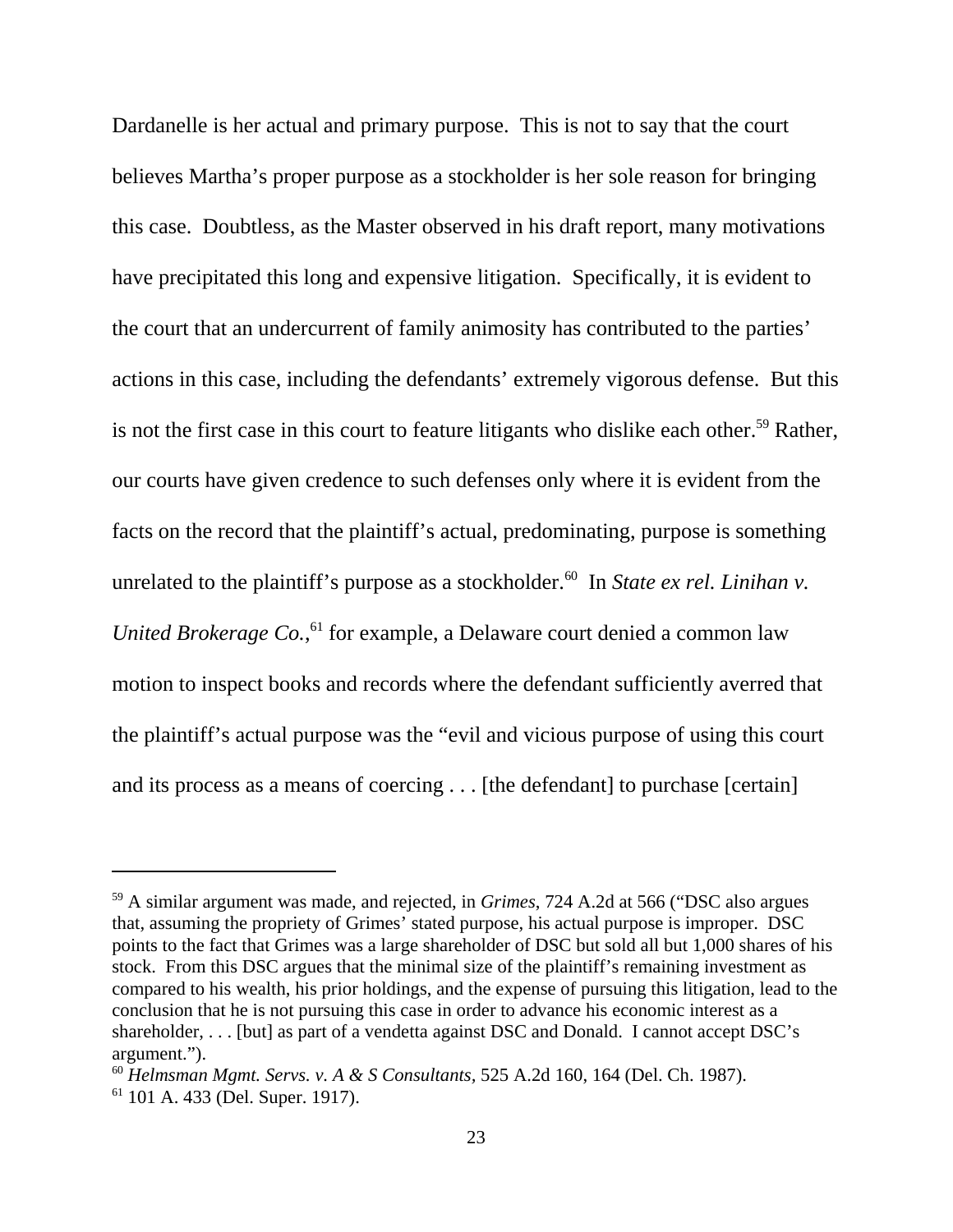shares of stock."62 And, in the more modern *Helmsman Management Services* case, this court held that a plaintiff's stockholder interest predominated over its secondary interest in bringing a suit against the same defendant on contractual grounds where the plaintiff already had an extensive opportunity to investigate its contractual claims.63 As the court observed, it made little sense to believe that the plaintiff had brought the Section 220 action primarily to bolster its contract claims because it already had all the information about those claims it needed. The court therefore concluded:

The issue of whether a concept so elusive as purpose or motive is "primary" or "secondary," involves a judgment that necessarily is qualitative, not mathematical. Specifically, where a stockholder who seeks inspection of books and records has two purposes, one stockholder-related and the other not, the critical inquiry is whether the stockholder-related purpose predominates over the ulterior purpose. $64$ 

Applying that test, the court ruled that the balance of the evidence showed that the plaintiff's stockholder-related purpose was the "primary thrust" of his claim.

Similarly, Martha's Section 220 action appears uniquely irrelevant to her purported ulterior motive of personal animosity. While a Section 220 claim can, as our cases have held, act as leverage where the plaintiff's real purpose is to pressure the defendant to buy its stock, or to gather information on an unrelated suit, the

<sup>62</sup> *Id.* at 436.

<sup>&</sup>lt;sup>63</sup> 525 A.2d at 167.

<sup>64</sup> *Id.* at 167-68.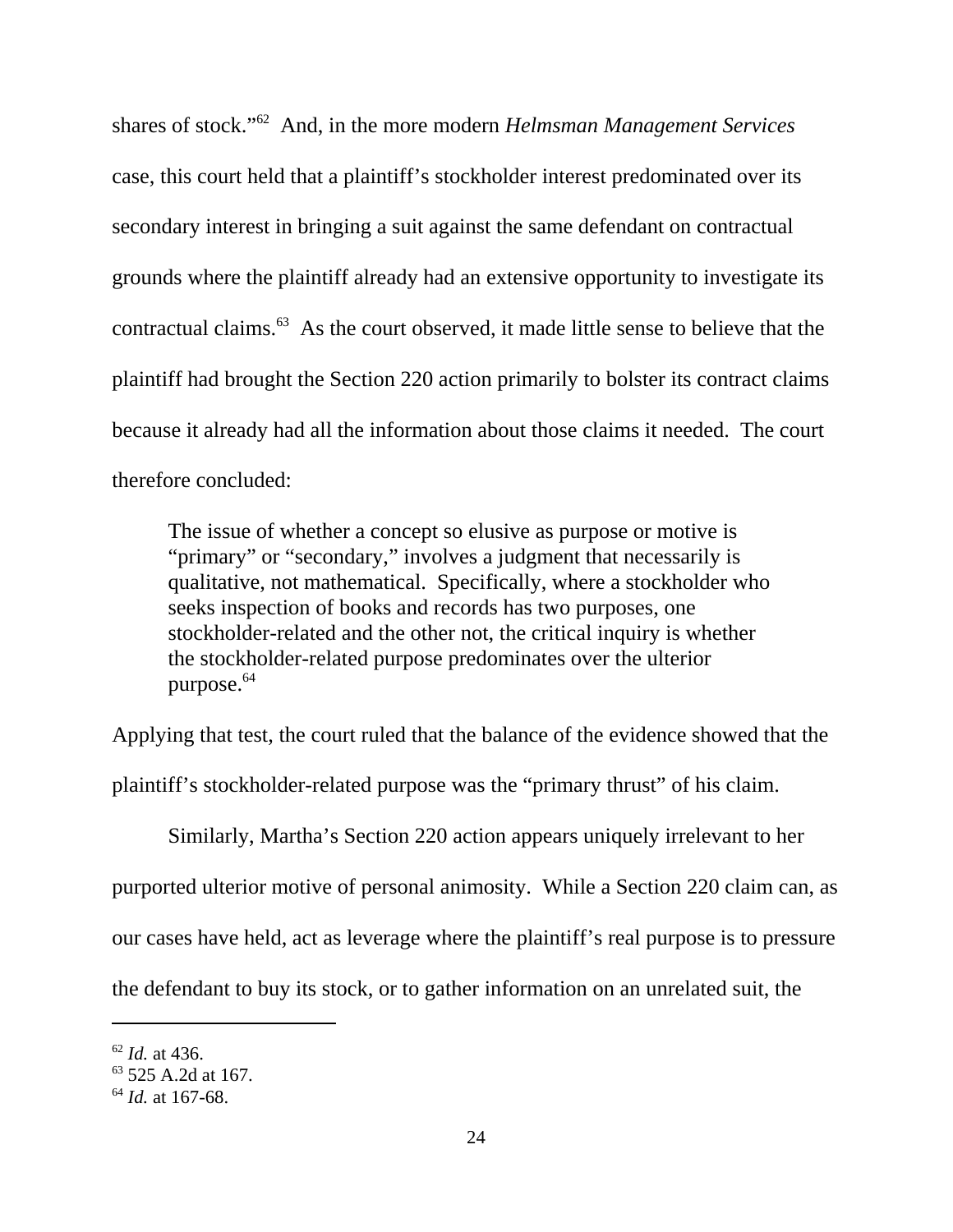court finds it difficult to understand how the production Martha seeks could even theoretically act to address Martha's personal grievances towards her brothers. None of the information demanded is personal, or personally embarrassing in any way other than as it relates to Martha's potential fiduciary duty claims. Nor does any of it have anything to do with Norma, or with the trust through which Perry controls the corporations and which supposedly is at the center of Martha's anger. On balance, therefore, while the vehemence of Martha's efforts might have something to do with her animosity towards Perry and Todd, all the evidence supports the conclusion that her primary purpose is to gather information about a corporation in which she is a major stockholder. Martha's primary purpose, thus, is precisely that for which Section  $220$  is designed.<sup>65</sup>

## B. The Scope Of Martha's Inspection

Martha's initial demand letter sought records relating to Perry's and Todd's compensation for a period that predated Dwight Sr.'s death by seven years. The plaintiff argues that such wide-ranging information is necessary because there is a

<sup>65</sup> *Seinfeld v. Verizon Commnc'ns*, 2005 Del. Ch. LEXIS 185 (Del. Ch. Nov. 23, 2005), on which the defendants rely, concerned dramatically different facts than those at issue here. In that case, a plaintiff filed a Section 220 action seeking to investigate waste, based solely on the fact that three executives at a major publicly traded corporation purportedly received in excess of \$200 million in compensation over several years. The plaintiff there could point to literally nothing other than that bald number, which he derived, for any suspicions of wrongdoing, and indeed admitted that he had no reason to believe that wrongdoing was afoot. The facts here, where a major stockholder of a privately held company seeks to investigate wrongdoing on the basis of specific suspicions, as described in this opinion, present an entirely different situation.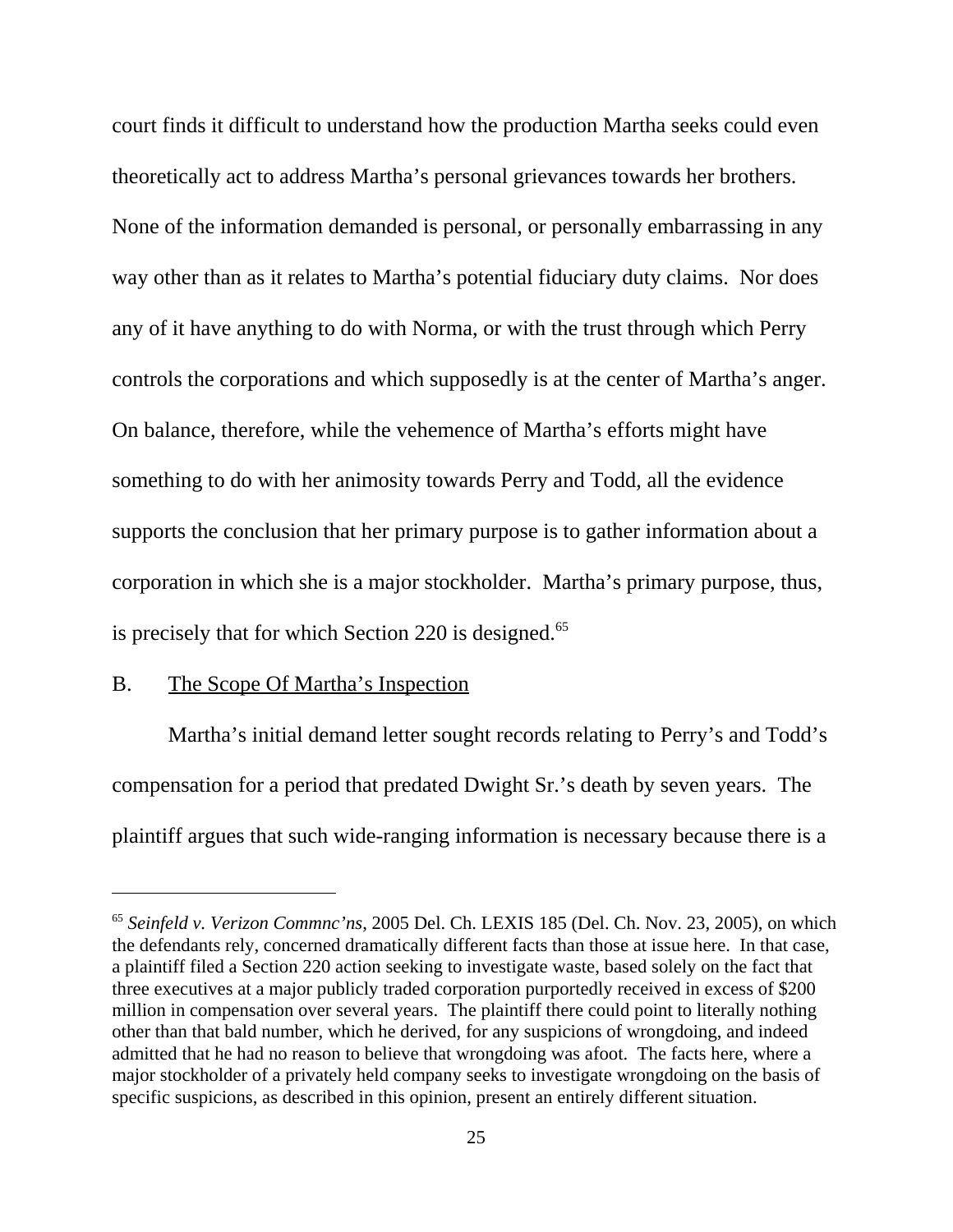credible basis to believe that Perry and Todd engaged in a number of specific types of corporate mismanagement before voting control of the companies passed to the two brothers upon their father's death. In his November 18, 2005 letter, the Master rejected in part the plaintiff's argument, and held that the delivery of books and records "for the period commencing one full fiscal year before the death of Mr. Sutherland, Sr. . . . to be the proper temporal scope of the right to inspection under § 220 here."66 At oral argument, the defendants conceded that if the court held against them on their exceptions, they would have no objection to the one-year period specified by the Master. $67$  The plaintiff, however, maintains her argument that she is due books and records for all seven years.

The parties also disagree as to the scope of categories for which Martha is due books and records. The Master, in his ruling, essentially followed Martha's demand letter, but narrowed that relief to the documents that he found sufficient to fulfill the purpose demonstrated at trial. As with other aspects of this case, the court considers de novo the demand letter and its categories of demand.

In general, the scope of relief in a Section 220 action will be limited to the inspection of those books and records that are necessary and essential to the satisfaction of the stated purpose.<sup>68</sup> The court need not reach that question as to

<sup>66</sup> *Dardanelle*, 2005 Del. Ch. LEXIS 181 at \*5.

 $67$  Oral Argument Tr. at 49:5-14.

<sup>68</sup> *Security First*, 687 A.2d at 570.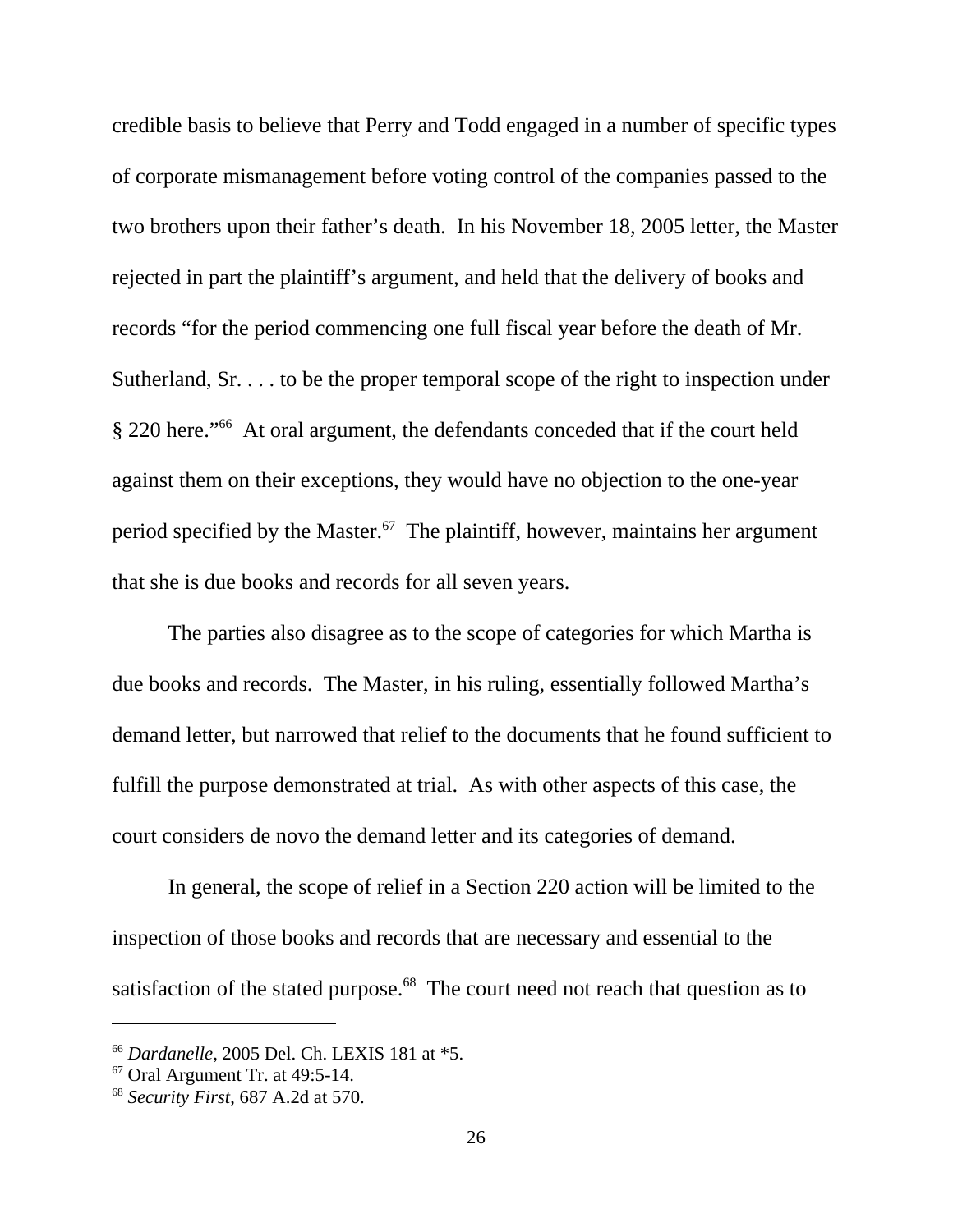paragraph 8 of the demand letter, and as to all other references to Cimarron,<sup>69</sup> however, because the evidence at trial established only that Dardanelle owned a *portion* of Cimarron.<sup>70</sup> The Supreme Court has recently held that a court may only order a parent to produce a subsidiary's books and records if "by exercising actual control . . . [the parent] can cause [the subsidiary] to produce its documents."<sup>71</sup> No evidence of such control was presented at trial. Therefore, the court cannot grant relief, in this proceeding, as to that aspect of Martha's request.

All other demands made in Martha's letter, limited temporally as described below, relate directly to the question of whether Perry and Todd, in fact, committed mismanagement and waste. The court notes particularly paragraph 19 of Martha's demand, which seeks "all agendas, minutes, or resolution from any shareholder or director meetings for Dardanelle or SLCO-SW, as well as any notices or unanimous consents relating to any such meetings for the last seven years."<sup>72</sup> Although the Master did not grant these documents in his final report, the court finds that they clearly coincide with Martha's purpose to investigate mismanagement, and should therefore be produced in connection with this books and records action. Briefly, the evidence at trial demonstrated that Martha was

 $69$  Cimarron is implicated in paragraphs 8, 11, 12, 13, 15, 16, 17, and 18 of the July 2004 demand.

<sup>70</sup> Trial Tr. 78:1-12.

<sup>71</sup> *Weinstein Enters. v. Orloff*, 870 A.2d 499, 510 (Del. 2005).

 $72$  JX 1.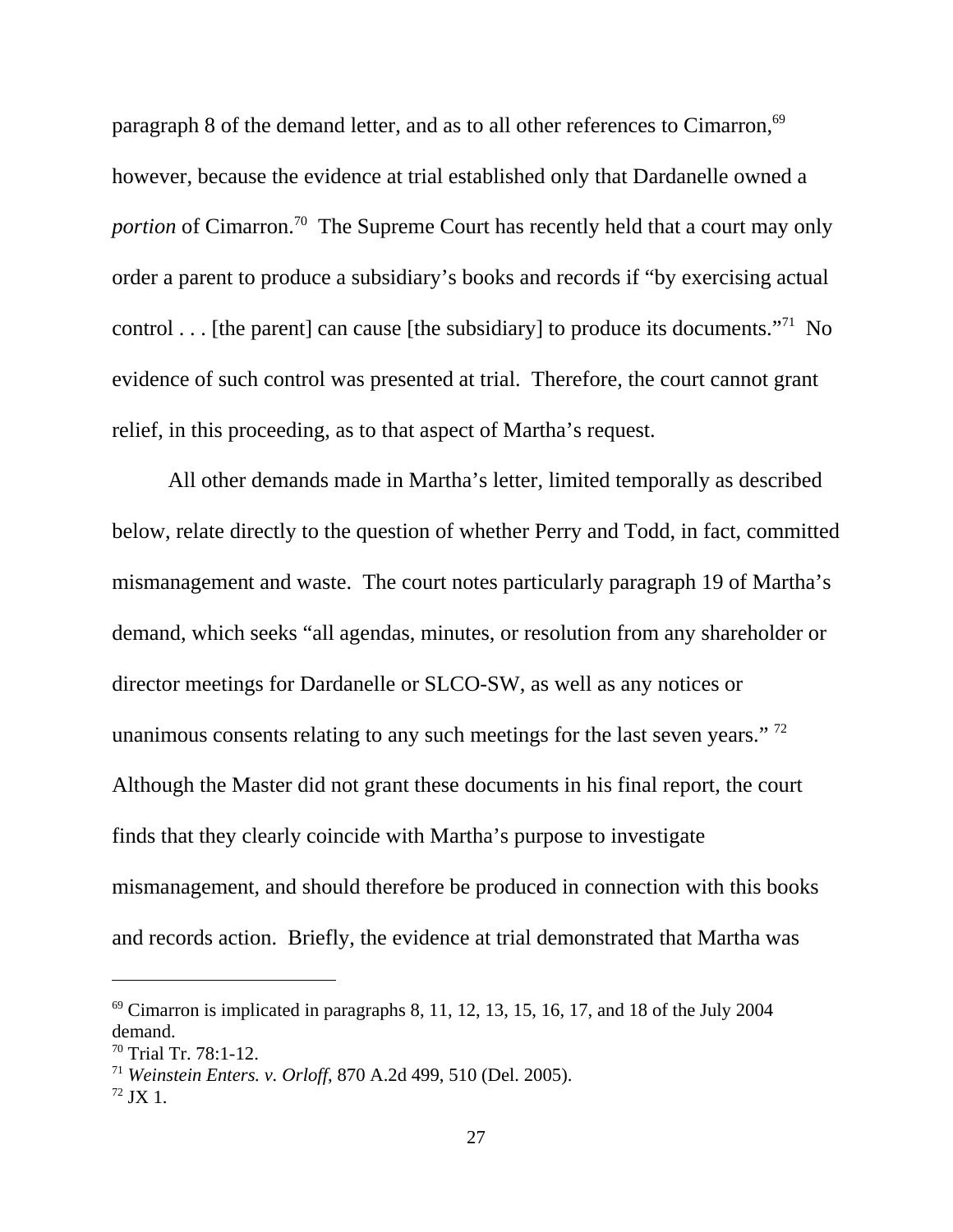removed from the Southwest board in secret, and only discovered this fact when Perry responded to her March 15 email request. It is plainly reasonable to believe, therefore, that the documents contained in paragraph 19 might similarly contain such relevant information and that their absence might prejudice Martha's investigation.

Similarly, the court notes that paragraphs 1, 2, and 3 of the demand letter, which concern Southwest's and Dardanelle's ownership and lease of aircraft, require documents that are clearly central to Martha's investigation. This is because paragraph 4 of the demand, reflected in the Master's final report, grants Martha information relating to Perry's and Todd's personal use of the Sutherland airplane. Paragraphs 2 and 3, therefore, are necessary to allow Martha to investigate whether Perry's and Todd's personal use is out of line relative to business use of the airplane. That question is obviously important to whether a potential claim can withstand a motion to dismiss under Court of Chancery Rule 12(b)(6) and therefore requires to the court to grant those categories of demand.

As to the temporal scope of the books and records claim, the court adopts the Master's decision to award Martha's demand for a period of one full fiscal year before Dwight Sr.'s death. The evidence on the record shows that some of the alleged corporate misconduct at issue might have occurred before the death of Dwight Sr. To the extent it did, information as to those events is closely related to